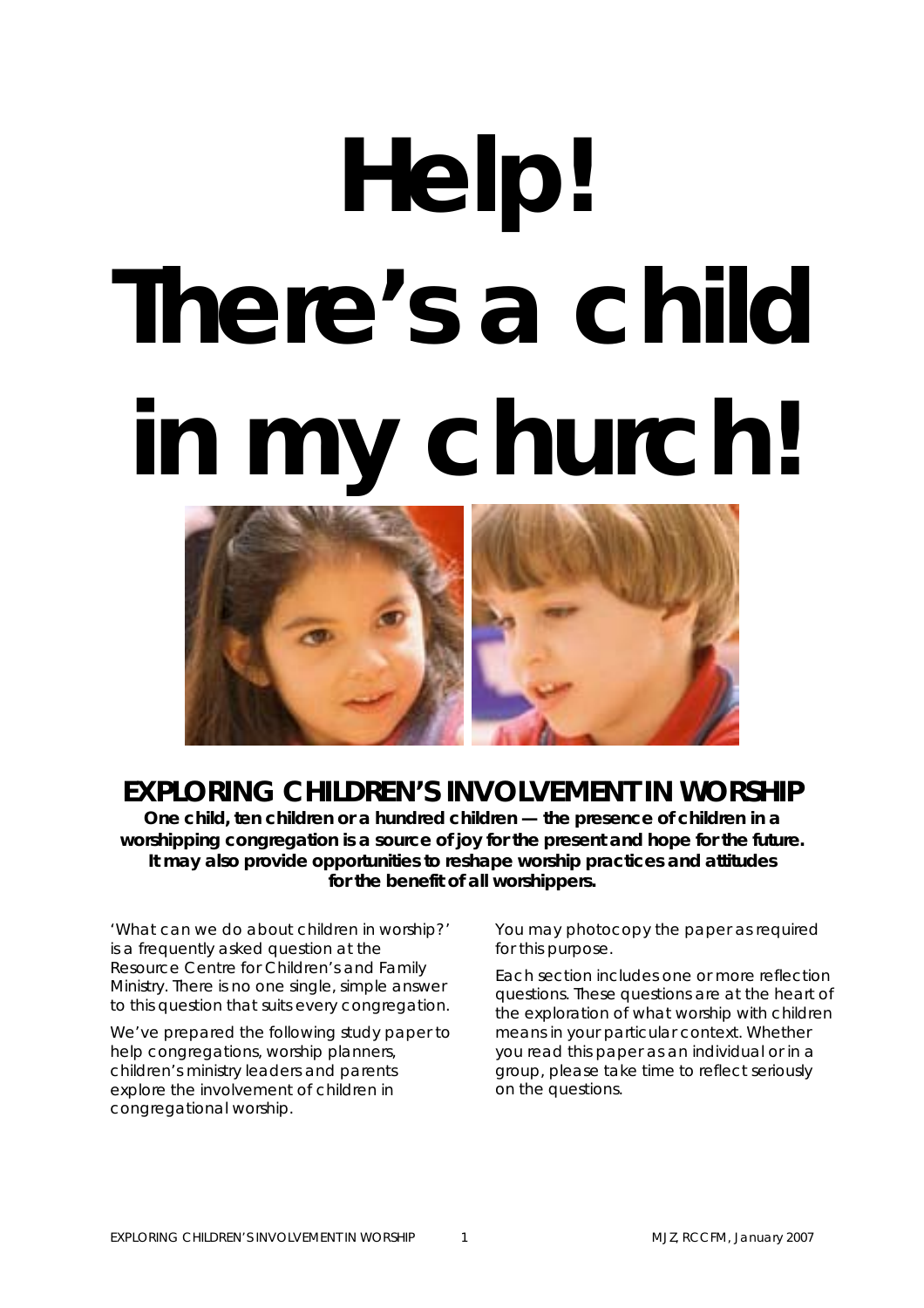# **OUTLINE**

### **Part 1: Concepts**

- A. What is worship?
- B. Who are the children?

#### **Part 2: Involvement**

- A. Being there
- B. Being there with others
- C. Spectators and worshippers
- D. Learning to worship
- E. Responsibilities
- F. Child impact study
- G. The 'B' word

#### **Part 3: Intelligences**

- A. Verbal/linguistic
- B. Musical/rhythmic
- C. Visual/spatial
- D. Body/kinaesthetic
- E. Logical/mathematical
- F. Interpersonal
- G. Intra personal
- H. Natural/environmental
- I. Spiritual

### **Part 4: Senses**

### **Part 5: Moods**

### **Part 6: Practices**

- A. Church bag
- B. Church library
- C. Activity sheet
- D. Children's activity area
- E. Cry room
- F. Nursery/crèche
- G. Children's segment
- H. Children's address
- I. Children's jobs

### **Part 7: Suggestions**

- A. Bible reading
- B. Sermon
- C. Singing
- D. Prayer
- E. Confession of faith
- F. Confession of sins
- G. Forgiveness
- H. Offering
- I. Sacraments
- J. Blessing
- K. Outside the church box

# **1. CONCEPTS**

What do we do about children in worship? How do we attract them? hold them? help them? support them? include them?

Your answers to these questions will depend on a number of factors, including

your understanding of worship

In the Uniting Church . . . Being in mission and ministry together with children is the privilege and responsibility of every member of a Christian

. . .Children are people of God . . .Children are invited to trust Jesus Christ as Saviour, and

. . .Children belong to the body of Christ and are called to serve with their own gifts.

. . .Children grow in Christian faith as they experience and express their belonging,

believing, growing, and sharing with other pilgrims on the way

. . .God's Spirit gives various gifts to the church for the church's

*On the Way Together,* UCA 1998

to the promised end.

ministry with children.

faith community.

friend.

- vour congregation's tradition of nurturing the faith of children
- **parents' expectations**
- the characteristics of the children associated with your congregation
- and your understanding of faith — particularly the faith of children.

### **1-A. WHAT IS WORSHIP?**

Worship has been described as:

- a dramatic dialogue between God and God's people
- **a** family gathering of the children of the Heavenly Father, brothers and sisters of Jesus Christ
- a demonstration of how we assess the worthiness of God (to receive thanks, praise, time and obedience)
- an experience of the whole person: body, mind and spirit
- an audacious human activity commanded by God the Father, made possible by Jesus and inspired and guided by the Holy Spirit.

*Reflect: Which — if any — of these descriptions resonate with you? How do you define 'worship'?* 

Corporate Christian worship is a unique experience. The congregation worships as a 'body'. Apparently everyone does the same thing at the same time. Within the body, each person worships in their own unique way. Each individual contributes to the body's worship, and each individual uses the experience in their own unique way.

EXPLORING CHILDREN'S INVOLVEMENT IN WORSHIP 2 2 MJZ, RCCFM, January 2007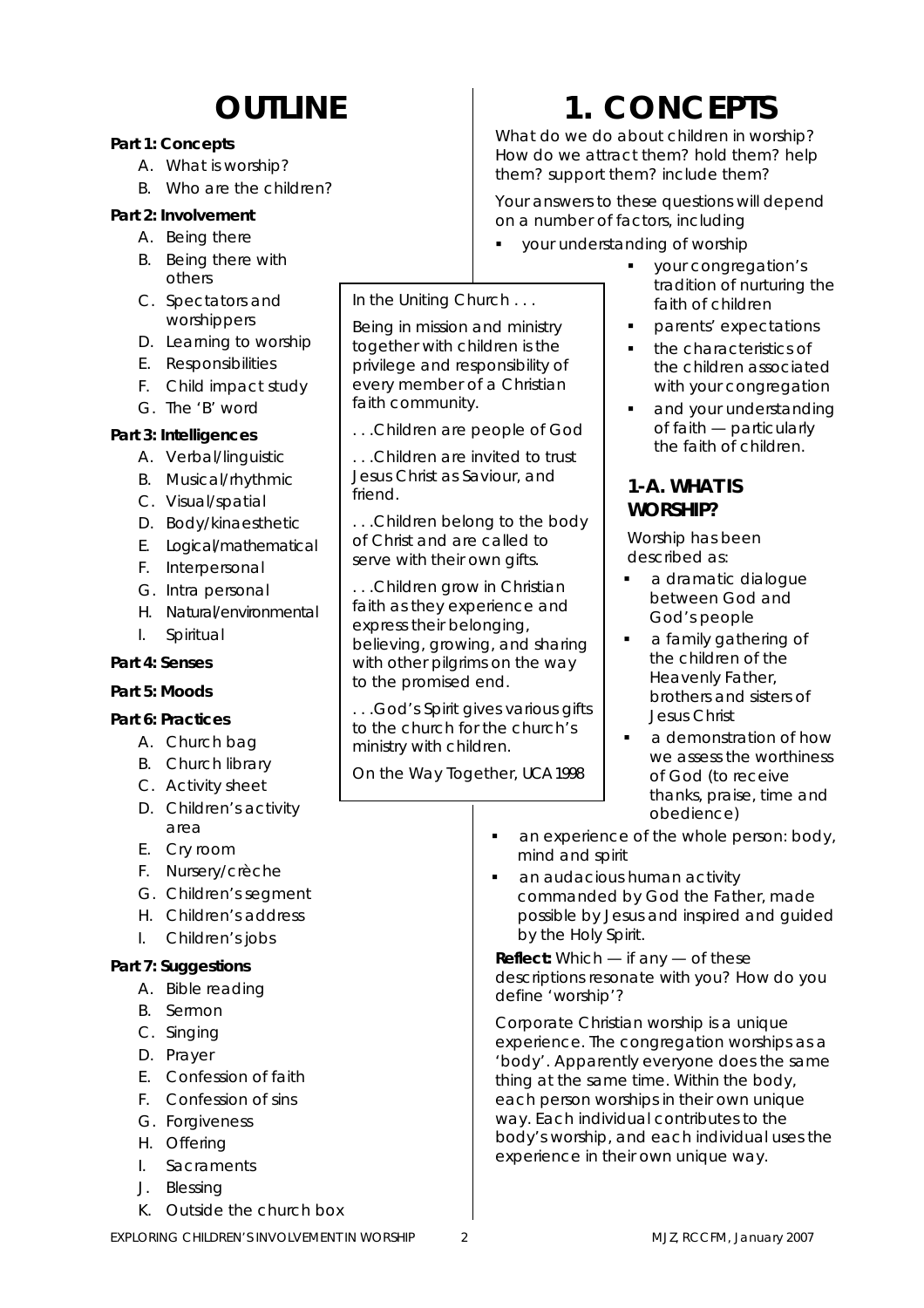### **1-B. WHO ARE THE CHILDREN?**

We tend to speak of 'children' as if they were a single demographic. They are, in fact, individuals.

The children may range in age from birth to any arbitrary age at which we consider them 'adults' — or 'teenagers' or 'young adults'. The worship involvement of a child in the first year of life is quite different from that of a toddler. The involvement of a lower primary school-aged child is quite different from an adolescent's.

Children come from many different family situations, different levels and styles of faith nurture in their homes, different levels of importance the adults in their lives place on worship, and thousands of other variables.

Some children have been baptised, some have been dedicated, some have not had any formal entry into Christian life.

Children — like adults — have different interests and skills, likes and dislikes, experiences and dreams.

If we respect each child's God-given unique characteristics we may need to look at some options for children, eg:

 rather than expect all children to come forward for a children's address that is aimed at 3-year olds, invite 'anyone who wants to see what I have in this box' to come closer

It is important also for the other worshippers that the children are present. They, like all other members, contribute to the rest of the congregation and receive from it. The presence of children can help us to recall the child in all of us, and remind us that spiritually we are all children.

*Children in Corporate Worship* www.lca.org.au/resources/cow /worshipstate23.pdf

# **2. INVOLVEMENT**

# **2-A. BEING THERE**

In worship we come into God's presence. God is there. That's a given.

Our physical presence is the base line for participation in worship.

'Being there' is a demonstration that, for us, God is worthy of at least that much of our time and effort.

Almost anyone, regardless of age or mental capacity can 'be there', although the young or infirmed may not do so on their own initiative. Young children will never participate in worship — even in this basic way — unless they are brought to worship by adults who choose to be there themselves.

*Reflect: Who brings children to worship in your church?* 

### **2-B. BEING THERE WITH OTHERS**

We are talking about corporate worship, the worship of the body of Christ or the church family. We are there with other worshippers (ten, a hundred, five hundred): in the same place, at the same time, able to see one another, hear one another, touch one another, feel the presence of one another.

Beyond that, we are there to share one another's joys and burdens — to help and support one another and to accept the help and support of others:

- **when our faith is being tested**
- when our physical condition is weak
- when our relationships are strained.

Almost anyone, regardless of age or mental condition can 'be there with others', although the young or infirmed may not do so on their own initiative.

Children can experience being a part of the body as they see, hear, and touch other worshippers — young and old — as they exchange with others smiles, hugs, handshakes, greetings, glances.

*Reflect: What is the attitude of other people in your congregation to children who are there in worship with them?* 

#### rather than expect all children to do a worksheet aimed at year 5 students with some Bible knowledge, provide a blank sheet of paper (or an area with a range of craft items) and suggest that 'anyone who wants to' can write or draw their prayer for a sick member of the congregation

 rather than expect all children to sing a 'children's song', team children with adults with similar interests, eg singing, instrumental music, cleaning, decorating, preparing and serving food, arranging flowers . . .

*Reflect: Who are the children in your worshipping community? What do you know that is unique about each child?*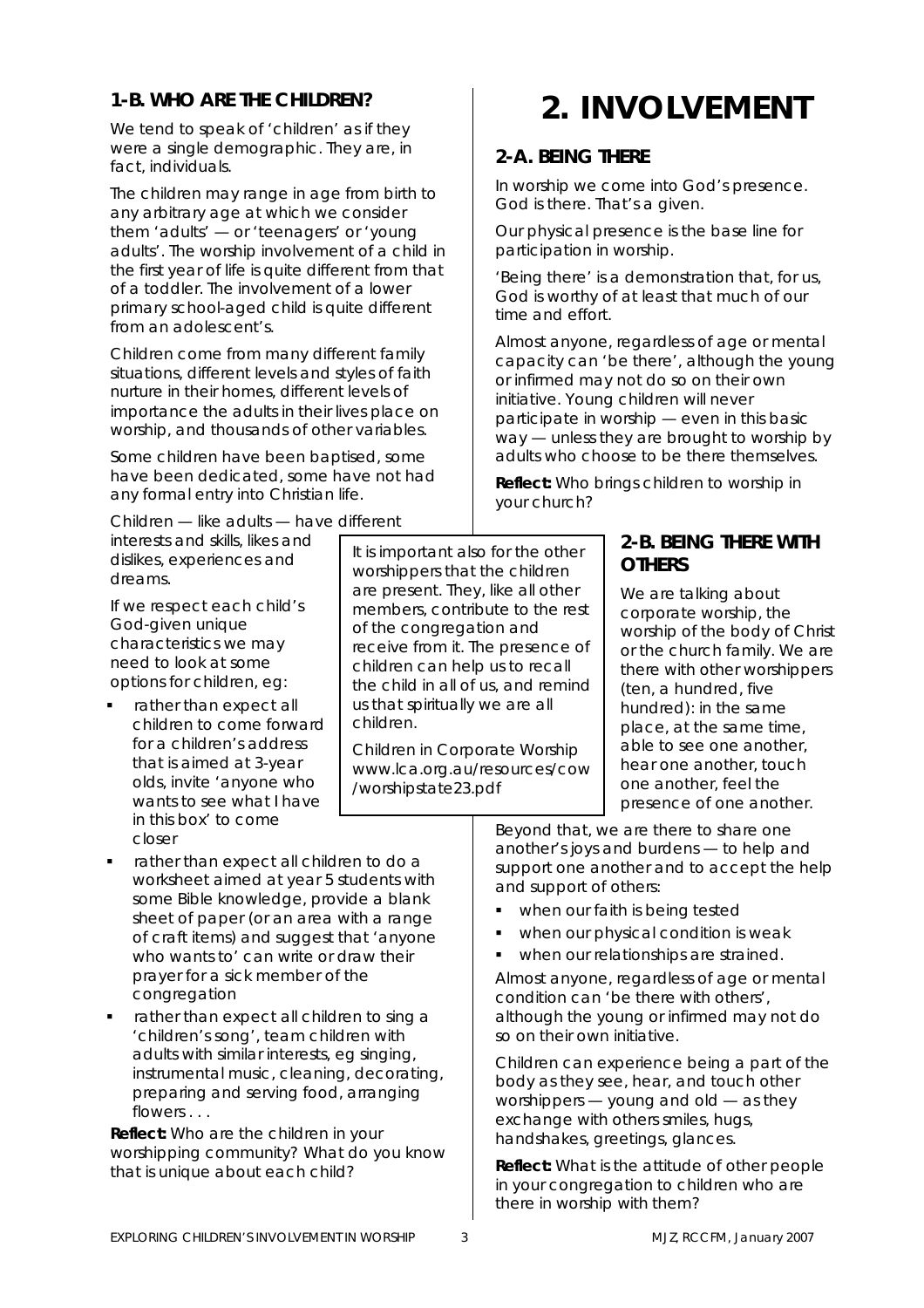## **2-C. SPECTATORS AND PARTICIPANTS**

Although 'being there' is an important starting point, Christian worship expects more.

For New Testament believers, the curtain of the temple has been torn; there is no longer a holy of holies for priests alone. Christ is our High Priest and we are all called to minister to one another.

But too often people are merely spectators. They 'attend worship' rather than worshipping. They accept and expect that they are spectators. They sit back, watch and listen to the worship leaders, preachers and musicians who are seen as the 'players' in the game or performance of worship.

On the other hand, ministers and musicians — the very people who seem most involved in worship — often express a wish to 'just worship' rather than always needing to think about leading worship as they worship.

Children in worship may feel that they are merely spectators of the spectators.

*Reflect: In what situations are you a worshipper?* 

 *. . . a worship spectator?* 

 *. . . a worship leader?* 

### **2-D. LEARNING TO WORSHIP**

Up to a point, it is quite all right for children to observe adults at worship. Observation can be a first step in learning to do something.

However, we need to help children through other learning processes:

- copying
- receiving feedback
- processing experiences
- repeating
- owning.

Much of our learning is by doing. Most life skills we do before we become expert or even proficient at doing. Children are 'talking' when they use a few words. Children are 'walking' when they take a few steps. We learn to dance and swim, and eat, and drive cars by doing.

Children learn to worship by worshipping. This may sound as if worship is a skill to be learned, like walking or using a computer. Worship 'in spirit and truth' is more than this. However, participating in the public worship of a congregation and using the public worship of a congregation to reinforce your

An experienced worship leader explains: 'You can't lead somebody to do something

you're not doing yourself'.

relationship with God are, in many respects, skills that can be taught.

Some congregations choose to do this teaching in a separate 'children's church' intended to provide age-appropriate worship experiences for children and prepare them to worship with the adult congregation.

Other congregations prefer to 'train' children within the multi-generational body of worshippers.

*Reflect: What advantages and disadvantages do you see providing separate worship experiences for children?* 

*What advantages and disadvantages do you see in including children in all-age worship?* 

*If you provide separate worship experiences for children, when and how do you help them make the transition from children's worship to adult worship?* 

> *The following assumes multgenerational practices, but many of the principles can be applied in children's worship settings.*

# **2-E. RESPONSIBILITY**

The responsibility for involving children in worship and for teaching children to worship — like all aspects of faith nurturing — is a shared responsibility.

**Parents** (here we include grandparents or any other adults who bring children to worship) can set an example of worship and encourage children to follow their example. They can direct children's attention to significant aspects of worship and quietly explain what is happening.

**Congregation** — all members — have a role in raising children as worshipping members of the body of Christ.

Adults and youth are role models. They demonstrate by their own behaviour how they want children to behave in worship.

In multi-generational worship. adult worshippers accept that children are part of the body — in some ways the weakest, and therefore the most important, part. This acceptance may require grace and giving up 'what I like/want/ expect/need from worship' in favour of what the little ones need.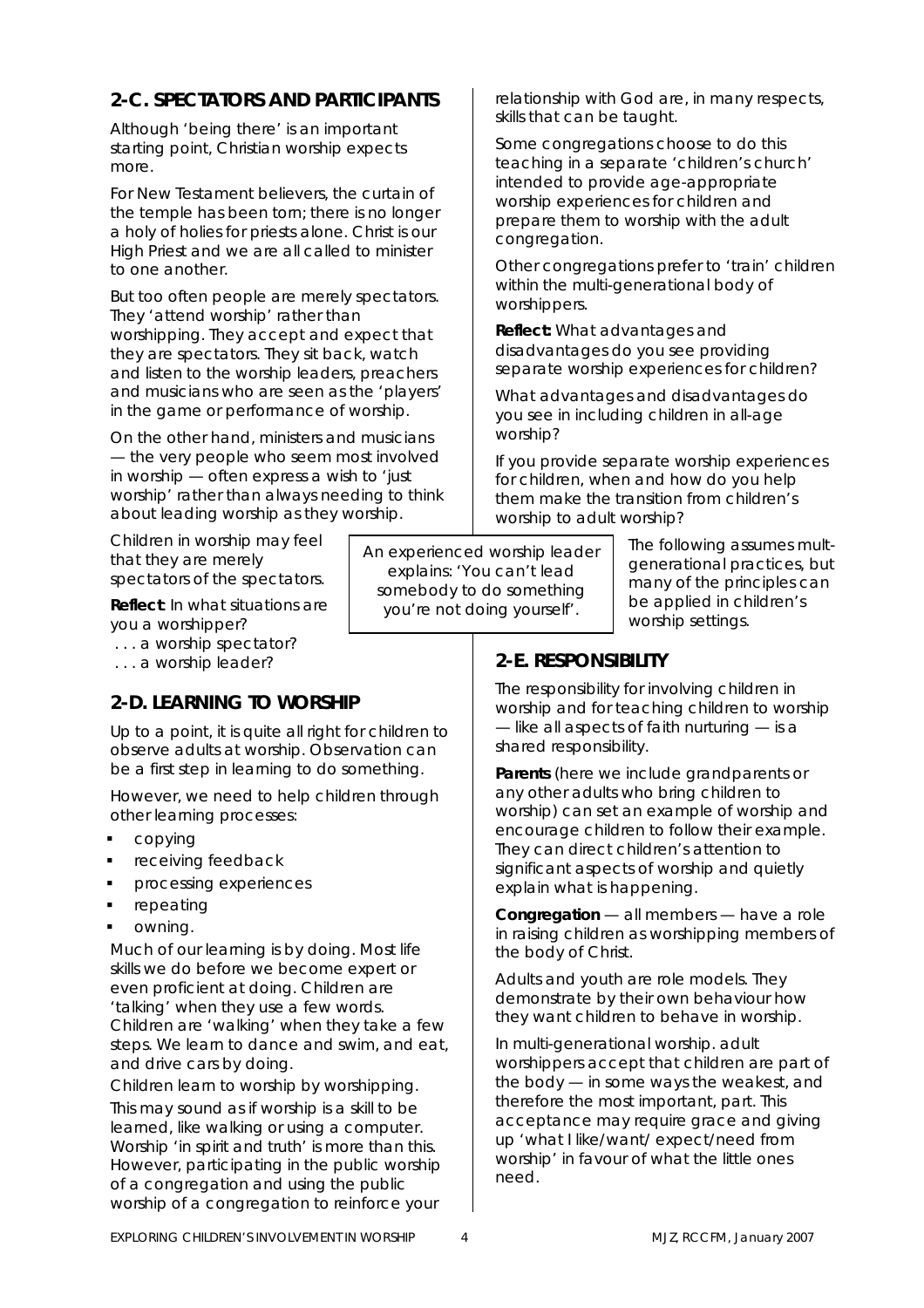Beyond that, adult members are willing to be childlike in their worship and to learn from children.

**Worship planners and leaders** must be aware that children are present and that children are valuable members of the worshipping body. Worship planners and leaders can attempt to make what happens in worship accessible to children.

God has given parents, congregation and worship leaders gifts they can use to be his hands and voice in leading children to be worshippers. We strive to do the best we can with the resources God gives us in the time God gives us. The outcome is in God's hands.

*Reflect: What responsibility do you have for involving children in worship?* 

# **2-F. CHILD IMPACT STUDY**

Truly involving children in the worship of a

multi-generational congregation requires time, effort and creativity on the part of worship planners and congregational leaders.

Consider putting all aspects of worship through a simple, informal, child impact study with questions like:

- What are children likely to understand by what we do and say?
- How can we make this concept more concrete and relevant to children and their families?
- How can children do this?
- What do children see, hear, feel, taste, smell, do?

And finally: What are we planning that children *can not* participate in?

- Do we want to make this part/these parts of worship accessible to children or do we want to provide an alternative ('age appropriate') activity for children during this part of the service?
- If we want to make it more accessible, how can we do so?
- If we want to provide an alternative, what can children do? Where can they do it?
- How can children remain part of the worshipping congregation if/when they are doing an alternative activity?

*Reflect: Have you considered these questions? What might change in the way*  *your worship is planned if you did consider them?* 

# **2-G. THE 'B' WORD**

The concept of boredom seems to be a byproduct of our media-fed demand for entertainment, pleasure and instant gratification. It's a demand that can never be satisfied and seems to require ever-higher levels of stimulation.

Boredom with worship is related to a spectator approach to worship. If worship is a performance that you can evaluate, the performers need to constantly 'pump up the volume' to maintain your interest.

Boredom with worship is not an affliction of just children or youth. It tends to span the generations. Many adults who have judged worship as boring choose not to worship in church.

> Adults who worship in your congregation may feel that worship is not boring or that, although it can be boring, worship is good for them.

The antidote to boredom may not be a new worship format. More likely it involves:

- a vital, growing relationship with God
- and real participation in worship (possibly

including the planning and leading of worship).

*Reflect: Do you ever find worship boring? Who or what is responsible for that feeling of boredom?* 

A group of adolescent Australian church attenders were interviewed about

'learning about Jesus' and 'being with friends'.

were 'hard seats' and 'long sermons'.

The two most common things they liked about worship were

The two most common dislikes

worship.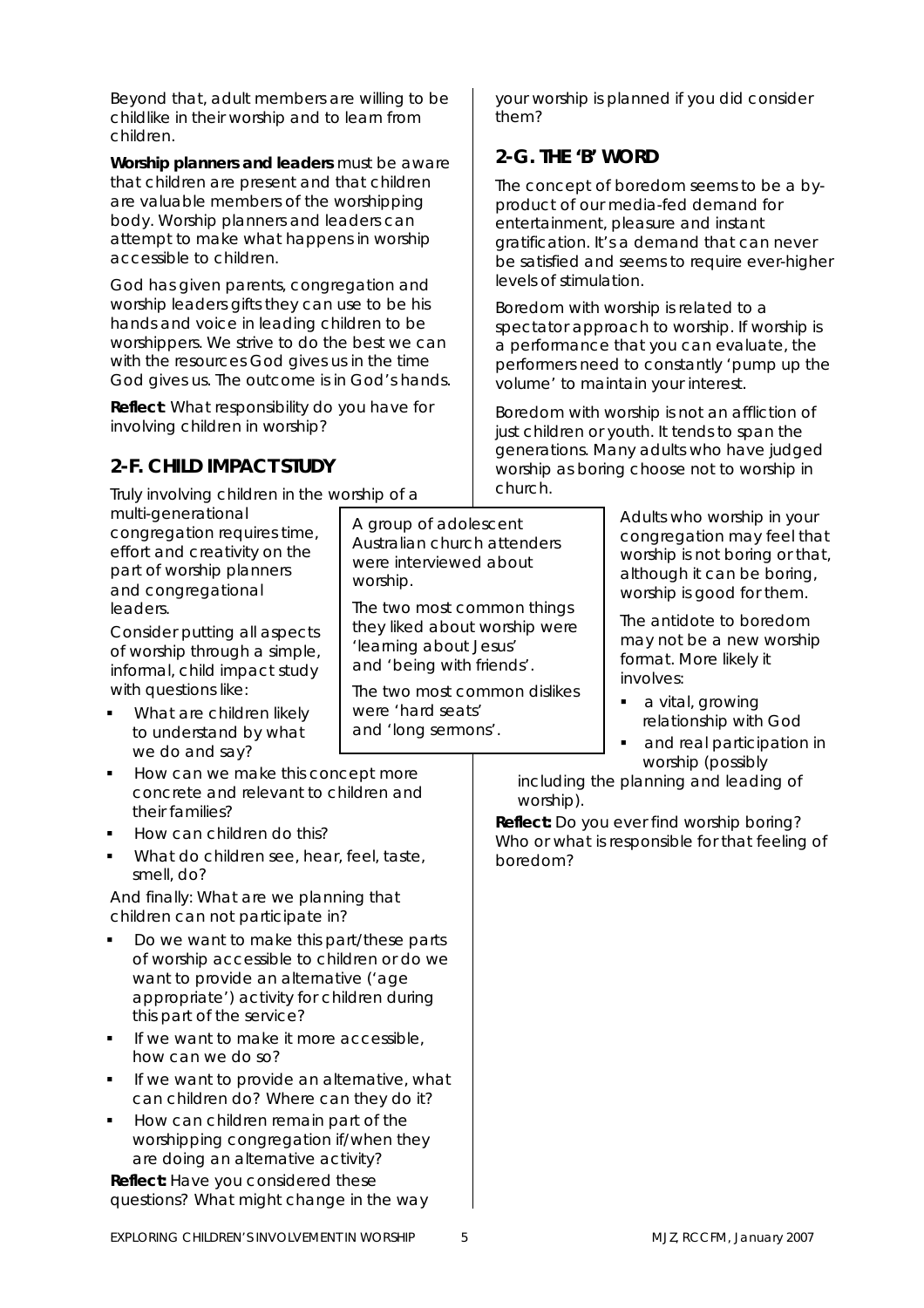# **3. INTELLIGENCES**

Children and adults take in, process, and respond to information in a whole range of different ways. The educational theory of multiple intelligences suggests that everyone has some measure of at least eight different 'intelligences', but that we have them in different proportions. Some people are very strong in one area and weaker in other intelligences, other people are stronger in several areas, others have a fairly even balance across the intelligences. This educational theory can help us think about how children experience worship.

### **3-A. VERBAL-LINGUISTIC INTELLIGENCE**

The intelligence most obviously catered for in worship is verbal-linguistic. Quite possibly this is because — from Thomas Cranmer's prayer book onward — worship liturgies have been devised by people for whom verbal intelligence is their dominant intelligence.

Not only are our services built of words, we are people of the Word and we worship Jesus Christ who is identified

as 'the Word of God'.

The challenges are to

- use words that children understand
- avoid words children will misunderstand
- teach children key words used to express Christian faith
- give children the opportunity to respond and express their faith in their own words
- give adults the opportunity to celebrate and learn from the children's verbal expressions.

*Reflect: How can your worship engage children's verbal-linguistic intelligence to help them know God's love for them and respond to it?* 

Not everyone is strong in verbal-linguistic intelligence.

Wendy had the role of Eliza in her high school's production of 'My Fair Lady'. Sitting in church on Sunday morning after a hectic fortnight of rehearsals and performances, one of her songs kept playing over and over in her mind, and she wanted to shout it to the minister: 'Words, words, words. . . . Never do I ever want to hear another word. There isn't

In the future your children will ask what this ceremony means. Explain it to them by saying, "The LORD used his mighty power to rescue us from slavery in Egypt".(Exodus 13:14)

one I haven't heard. . . If you're in love, show me.'

### **3-B. MUSICAL-RHYTHMIC INTELLIGENCE**

Most Christian worship includes music. Martin Luther is quoted as saying: 'When we sing we pray twice'. For musical-rhythmic intelligence there is a power in music that goes beyond the words of a hymn or song.

There is no single style of music for children; they can be touched by the mood, rhythm and melody of virtually any music — whether or not they understand the words.

The challenge is to make church music accessible to children. This may mean:

- make a careful choice of music that does 'set the mood' for the worship service or particular portions of it
- aim for excellence in the presentation of music, and inclusivity in congregational singing
- repeat selected hymns/songs a number of times over a period of weeks so they

become familiar

 allow for (and encourage) involvement in music in ways other than singing, eg clapping, playing percussion instrument, dancing/swaying,

actions, humming or whistling.

We may also need to create a climate of acceptance for people of all age who are not strong in musical intelligence, who simply will not or can not sing or appreciate the musical aspects of worship.

*Reflect: How can your worship service engage children's musical-rhythmic intelligence to help them know God's love for them and respond to it?*

### **3-C. VISUAL-SPATIAL INTELLIGENCE**

Visual-spatial intelligence responds to what is seen. The architectural design of a worship building as well as the way the space is used has an impact on this intelligence.

For people with strong visual spatial intelligence, decorations involving colour, design or pictures may 'speak' more clearly, and be remembered longer than any words that are spoken or sung.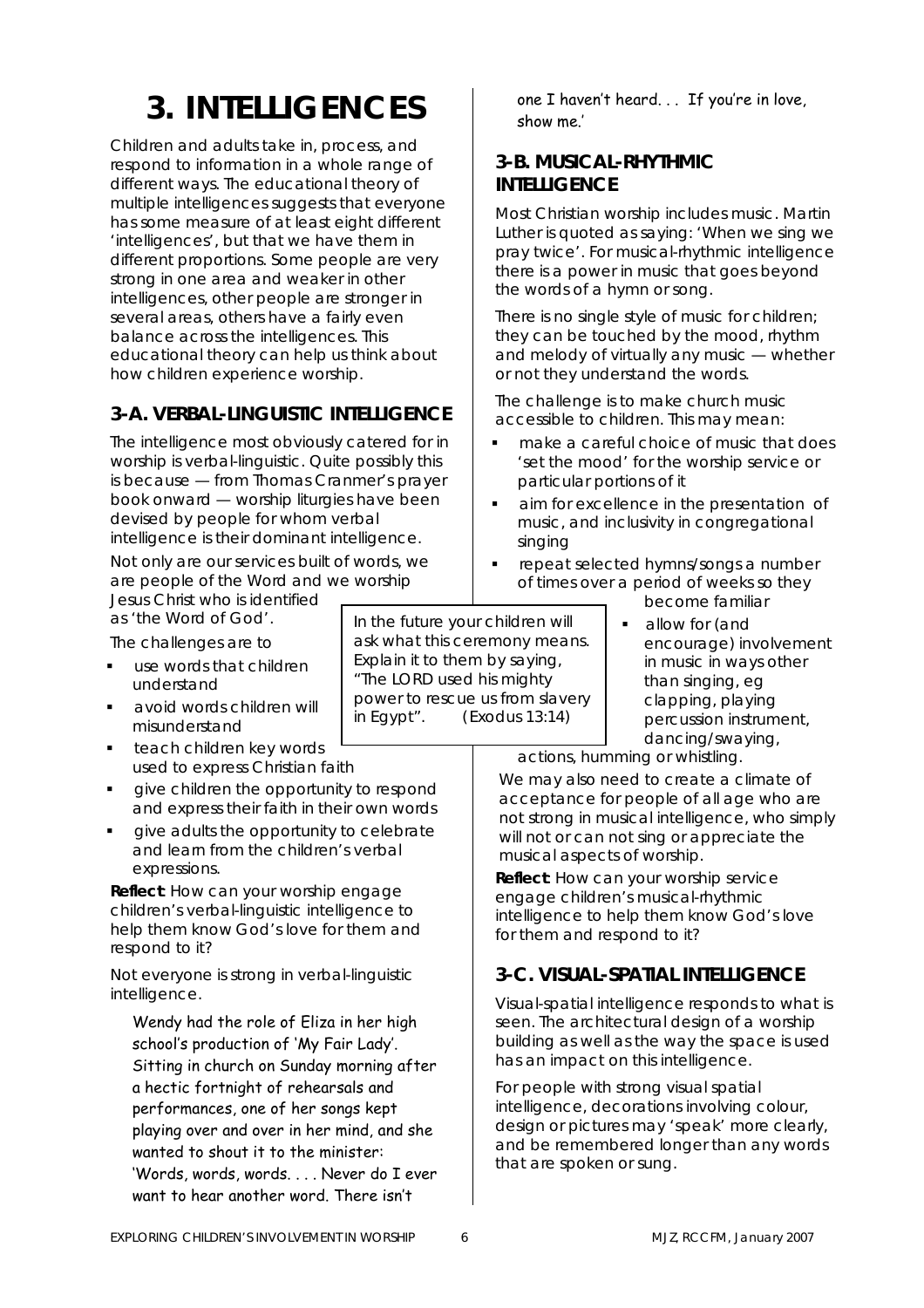James fills his worship hours looking at the stained glass windows of the century-old church Trinity Church. He knows every detail of the Bible stories depicted in those brilliant pictures.

Your church may not have stained glass windows or an ornately carved altar, but you can use banners, pictures, displays, candles, flowers, cloth, PowerPoint presentations and pictures and symbols in worship bulletins.

You may emphasise the traditional colours of church seasons to enhance the visual

impact of worship. Worship leaders may use symbolic actions that can be seen.

Give children the opportunity to respond and express their faith in any of these ways. And give adult worshippers the opportunity to celebrate and learn from the children's artistic expressions.

*Reflect: How can your worship engage children's visual-spatial intelligence to help them know God's love for them and respond to it?* 

### **3-D. BODY-KINAESTHETIC INTELLIGENCE**

In earlier generations, worship often involved movement: processions, kneeling, standing, physically presenting offerings, etc. All these activities catered for body-kinaesthetic intelligence.

> At Divinity Church people ordinarily sit for hymns and stand for prayers. When the hymn 'Stand up, stand up for Jesus' was announced. A couple of children took the title literally and stood up. They looked around and saw that everyone else was sitting, so they started to sit down again. An elderly lady near them struggled to her feet. She looked around and, seeing no one

### **What Children See in Church**

Children are, by definition, little people. They may not see what bigger people see. In fact, the child standing behind a large adult may not see anything except the back of this person's shirt.

Have a go at looking at your worship space from a child's eye level.

If, for example, your liturgy and songs — and some great graphics — are projected on a screen and the child can't see the screen, it's not helping the child.

Find solutions to this situation that suit your worship space and the composition of your congregation, for example:

**EXECOUTAGE FAMILIES With children** to sit up front or on a centre aisle,

 encourage children to take off their shoes and stand on seats, or to move to the centre aisle

- raise the screen
- raise the people leading worship on blocks
- provide booster seats (padded boxes) for children to sit on.

else standing, gave a stern look and an upward nod of her head. Soon the whole congregation was 'Standing up for Jesus'.

Physical responses to such metaphors are a way of engaging people who learn best through their bodies. Actually stand up when you sing 'stand up', really lift your hands when you say ' I lift my hands', really bow down when you say 'we bow down'.

*Reflect: How can your worship engage children's kinaesthetic intelligence to help* 

*them know God's love for them and respond to it?* 

### **3-E. LOGICAL-MATHEMATICAL INTELLIGENCE**

Logical-mathematical is perhaps the least utilised intelligence in worship.

Mathematically minded children may find numbered passages in Bibles or numbered hymns in hymn books.

They may count windowpanes or calculate worship attendance.

We can engage this intelligence with the sequence of seasons in the liturgical year and with a logical flow of element within the worship service.

Number smart worshipping children will relate to stories involving sequences of events, statistics and cause and effect relationships. They

may like to respond using charts, graphs and webs — not something we regularly do in worship!

*Reflect: How can your worship engage children's logical-mathematical intelligence to help them know God's love for them and respond to it?* 

# **3-F. INTER-PERSONAL INTELLIGENCE**

Worshipping as a congregation is in itself an inter-personal experience. People learn by relating with other people.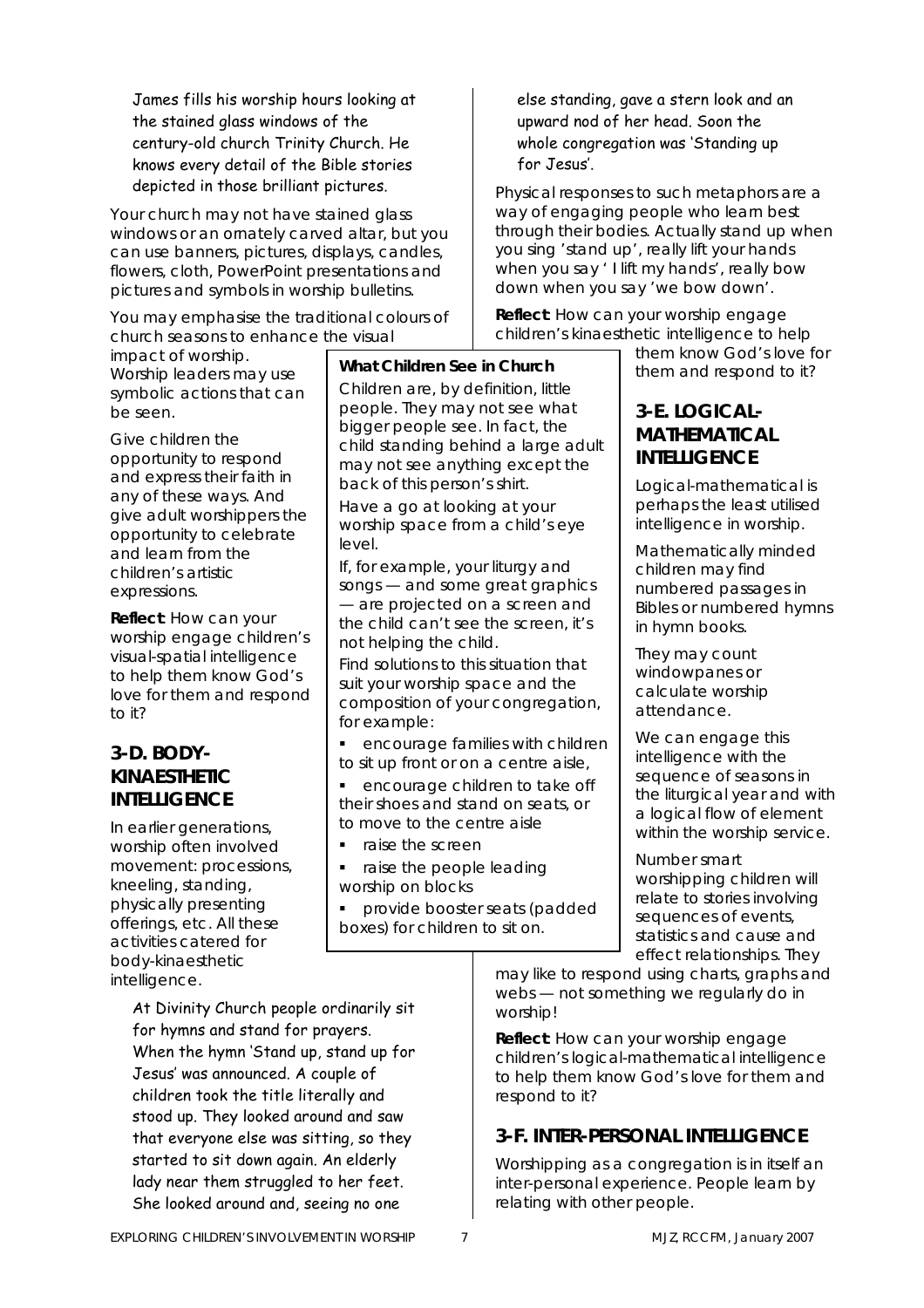The challenge is to make sure that within the inter-personal environment children have the opportunity to receive and give grace, love and acceptance.

After the service at New Hope Church, Rev Carter walked up the aisle and stopped beside a visiting family. He shook hands with the parents and picked up their six-month old daughter Paula. He held Paula in his arms, and together they greeted each member of the congregation at the door.

That gesture began a relationship for the child and family with the whole congregation.

In a nurturing multi-generational congregation children are greeted when they arrive, both formally and by friends. They make eye contact with other people at various times during the service. They experience some appropriate touching, eg shaking hands or hugging in 'passing of the peace' or 'greet one another' segment of

the service. They shake hands with the minister when they leave. They share an appropriate snack and children play with other children in a safe, supervised play area after the service.

Worship leaders and

parents regularly remind children that they are part of the whole community; part of the *we* in 'we gather here', the *us* in 'let us pray', and the *our* in 'our Father'.

*Reflect: How can your worship engage children's inter-personal intelligence to help them know God's love for them and respond to it?* 

### **3-G. INTRAPERSONAL INTELLIGENCE**

To some extent all of worship is about developing a clear understanding of who we are in God's eyes and in relationship with other people.

Much of what we have observed about using the other intelligences can help children build positive self-understanding.

Regular reminders of who we are in Christ (eg 'God loves you', 'you are a child of God', 'you are a very important part of this congregation') can help children in developing this self-understanding.

Providing concrete opportunities for children to contribute in a worthwhile way to the worship and service life of the congregation is also valuable.

Consider also:

- When you read Bible passages, encourage and allow time for people to consider questions like: 'Which person in the story is most like you? or What might God be saying to you?
- Encourage children to keep a journal of their thoughts and reflections on worship.

*Reflect: How can your worship engage children's intra-personal intelligence to help them know God's love for them and respond to it?* 

### **3-H. NATURAL-ENVIRONMENTAL INTELLIGENCE**

Although we worship God who created the natural environment, we tend to worship in man-made buildings where we are isolated from the natural environment, with only

token flowers on the altar.

Matthew isn't overly keen about going to church most Sundays, but he never lets his parents miss taking him to St John's Church's annual Easter dawn services held

beside a dry creek bed in the local nature reserve.

It's our natural-environmental intelligence that gives a bonfire camp worship, a Transfiguration service on a mountaintop, or an Easter Dawn service in a park their special impact — on children as well as adults.

*Seasons of Creation* resources take seriously Australia's natural environment and our natural-environmental intelligence (see www.seasonofcreation. com).

*Reflect: How can your worship engage children's natural-environmental intelligence to help them know God's love for them and respond to it?* 

### **3-I. SPIRITUAL INTELLIGENCE**

Some research suggests that there is a spiritual component in the make up of intelligence, just as there are mathematical factors, verbal factors and the others.

In *Schooling Christians: Holy Experiments in American Education* (1992) John Westerhoff postulated that: 'Faith formation takes place among role models, ritual and

predictability.'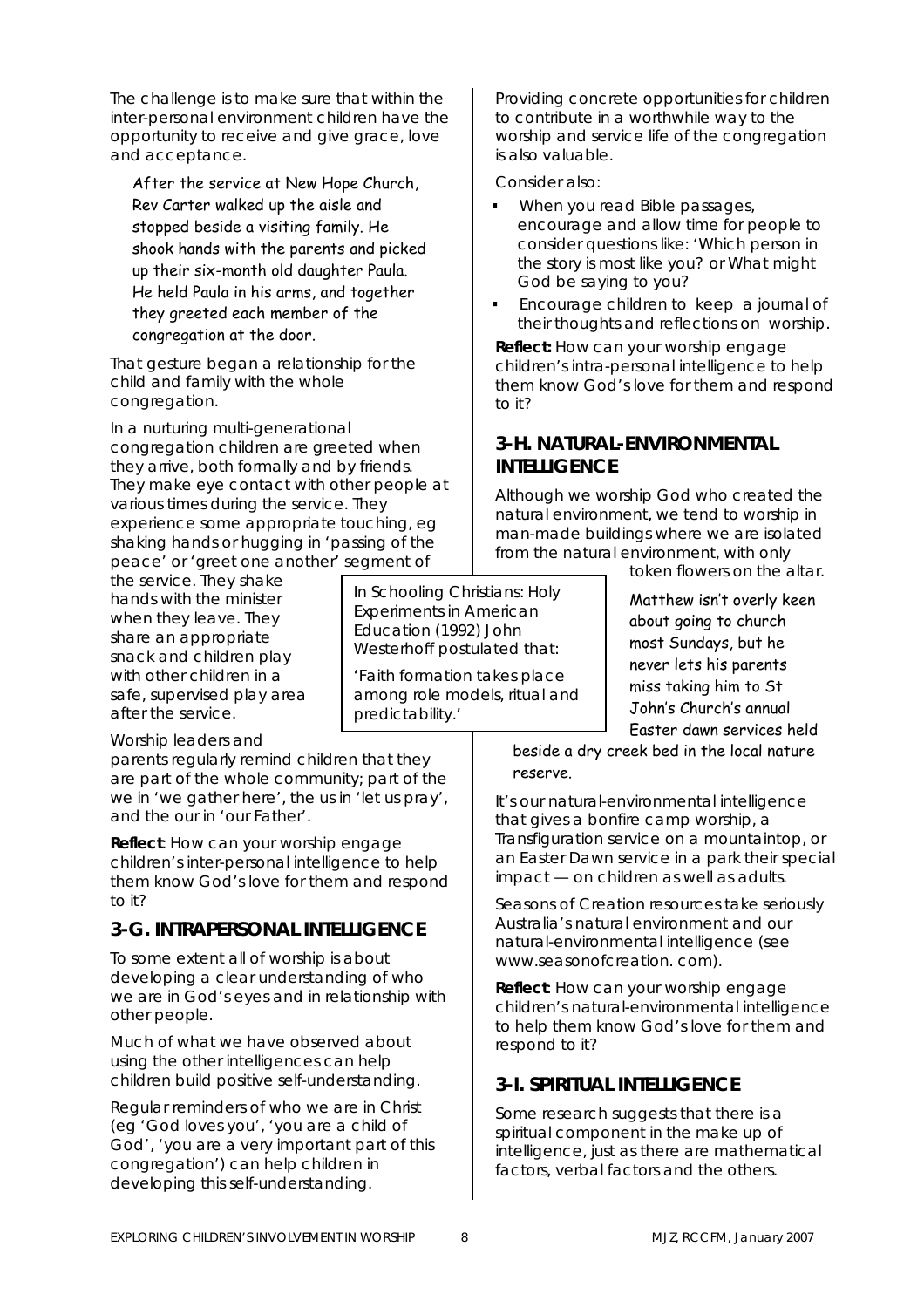Children and adults with strong spiritual intelligence may react on a deep level to all aspects of worship. They may be particularly comfortable in quiet, contemplative moments, and more attuned to 'hearing God speaking to them' through the words of the Bible, rituals, prayers and hymns.

*Reflect: How can your worship service engage children's spiritual intelligence to help them know God's love for them and respond to it?* 

# **4. SENSES**

God has given us five senses: sight, hearing, taste, smell, touch/feeling. One of the keys for involving children in worship is to make it an experience that involves the senses.

The sacraments of Baptism and Holy Communion clearly involve the senses of taste, smell and touch together with God's word.

People use their senses while they worship whether you plan for them to do so or not; and whether they want to or not. What they see, hear, taste, smell and feel is part of their worship experience whether it enhances or detracts from the worship.

For children and others who may not be able to find meaning in spoken words and rituals, what they experience with their senses can be the most important aspect of their worship experience.

Curiously, the church traditions that we tend to discard as being old-fashioned or 'inappropriate in today's world' are often the ones that engaged the senses: churches

You have taught children and babies to sing praises to you. (Psalm 8:2)

decorated with Biblical scenes, the use of formal movement and gestures (eg kneeling, processions), incense, liturgical costume and decoration.

Perhaps we could revive some of the older traditions or create more contemporary ones that make use of all the senses. As a minimum we could:

- be aware of what children see, hear, taste, smell and touch
- draw children's attention to the worshipenhancing things they can see, hear, taste, smell, or feel
- look for opportunities to incorporate different senses in the worship experience.

*Reflect: What does a child in your worship service see? . . . hear? . . . taste? . . . smell? . . . touch?*

*Which of these sensory experiences contributes positively to the worship experience? Which detract from the worship experience?*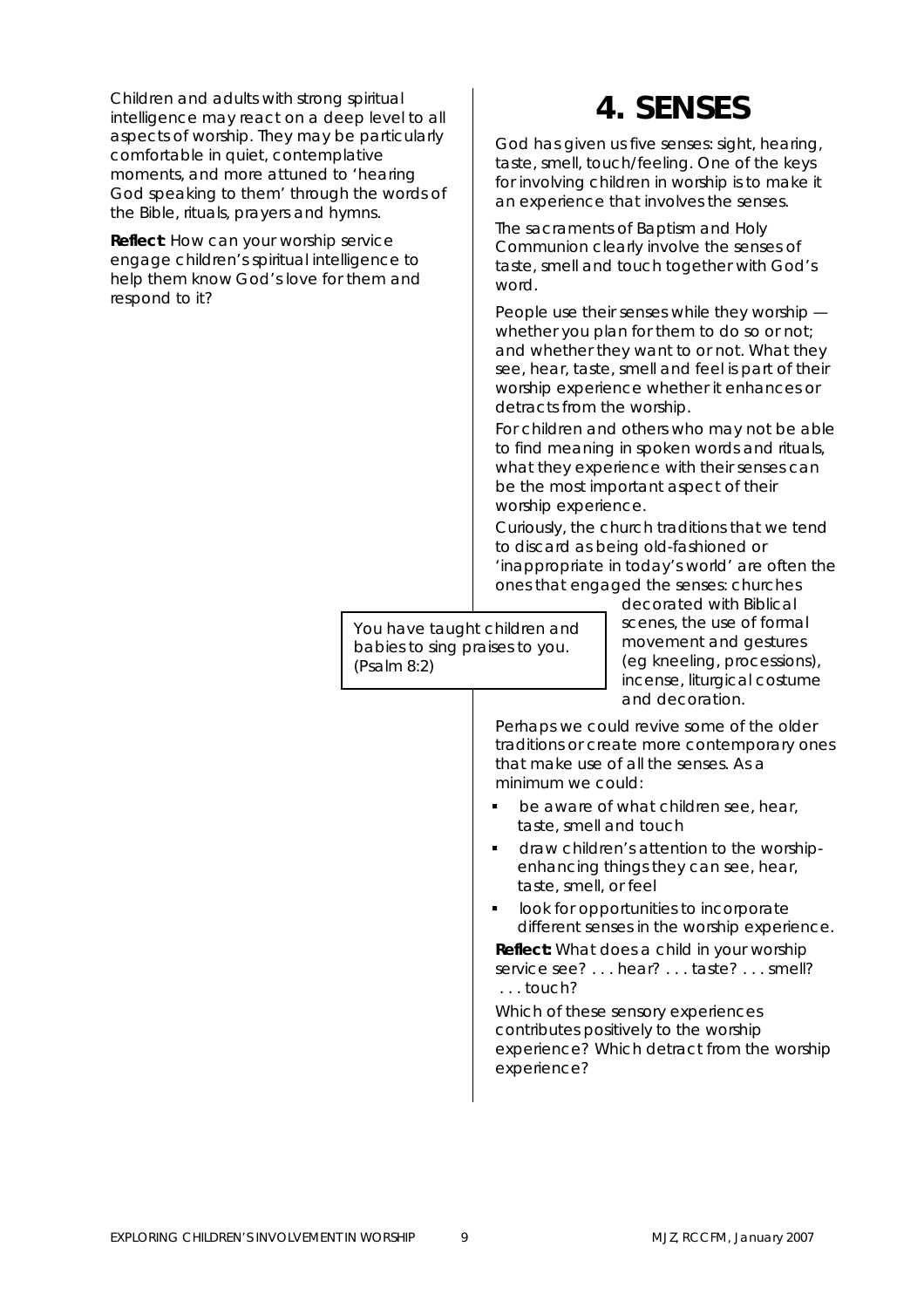# **5. MOODS**

Worship includes times of contemplation and times of celebration. To some extent, the quieter we make the quiet and the livelier we make the celebration, the more easily children will accept and react to the mood.

Yes, children can be very still — for a short time — if everyone around them is still and if there is a reason for the stillness. Sometimes children may need to be given something to do during the stillness (even though that seems like a contradiction in terms). For example:

- We may be still for prayer, and the old 'fold your hands and close your eyes while we talk to Jesus' still works.
- We may be still during a time of selfexamination and confession and actually kneeling and folding hands at this time helps children focus.
- We may be still during a musical interlude. Children can be encouraged to look at a candle or a picture or a symbol on a banner as they listen to the music.

On the other end of the spectrum, when we 'praise God with a harp and timbrel' or with dancing or with song, children can actually do these things.

Some churches have discovered the use of

streamers/flags to emphasise either of these contrasting moods. Flags can be waved in slow, quiet ways that emphasise the mood of solemnity; they can be waved exuberantly to emphasise a mood of celebration.

Most of our worship tends to fall in between these extreme moods. You can't be 'up' all the time, but when you are up make sure children are up — and know why they are up.

*Reflection: Do you experience a variety of moods in worship or do you have 'flat line' worship? What sets the mood?* 

# **6. PRACTICES**

Following are some of the most commonly used strategies for involving children in worship.

## **6-A. CHURCH BAGS**

Church bags are usually colourful cloth bags containing items for young children to use during the worship service.

Bags contain age-appropriate quiet toys and activities (eg soft toys, plastic figurines, puzzles, Bible board books, activity sheets with coloured pencils, bagged play dough). Bags may be colour coded, eg red for under 3's, yellow for 3-5's, blue for 6 and older.

Greeters may give the bags to children as they arrive and collect them after church or families may collect and return them to a display or storage area.

**Good Points:** Church bags can be a good way of letting children know the church expects and welcomes them.

Creating the bags — perhaps in a working bee — can be a service opportunity for a

> group of adults or teens. Those who create the church bags have a vested interest in seeing them used by the children, and thus have a concern about children in worship.

**Cautions:** You will need a reliable person to monitor church bags and check them after every use.

Be careful that bags and contents are safe and are kept as sanitary as possible.

Note: If you are a parent/grandparent in a church that does not provide church bags, you might create your own church bag for the child you worship with.

*Reflection: How do (or could) church bags help your children to worship?* 

### **6-B. CHURCH LIBRARY**

A variation on the church bag is a library of children's books and/or toys located near the entrance to the church where children can borrow a book, game or toy to use during worship.

*Reflection: How does (or could) a church library with this facility help your children to worship?*

Worship is the most important thing you can ever train your child to do . . . Worship is the only thing we get to do forever. -Robbie Castleman in *Parenting* 

*in the Pew*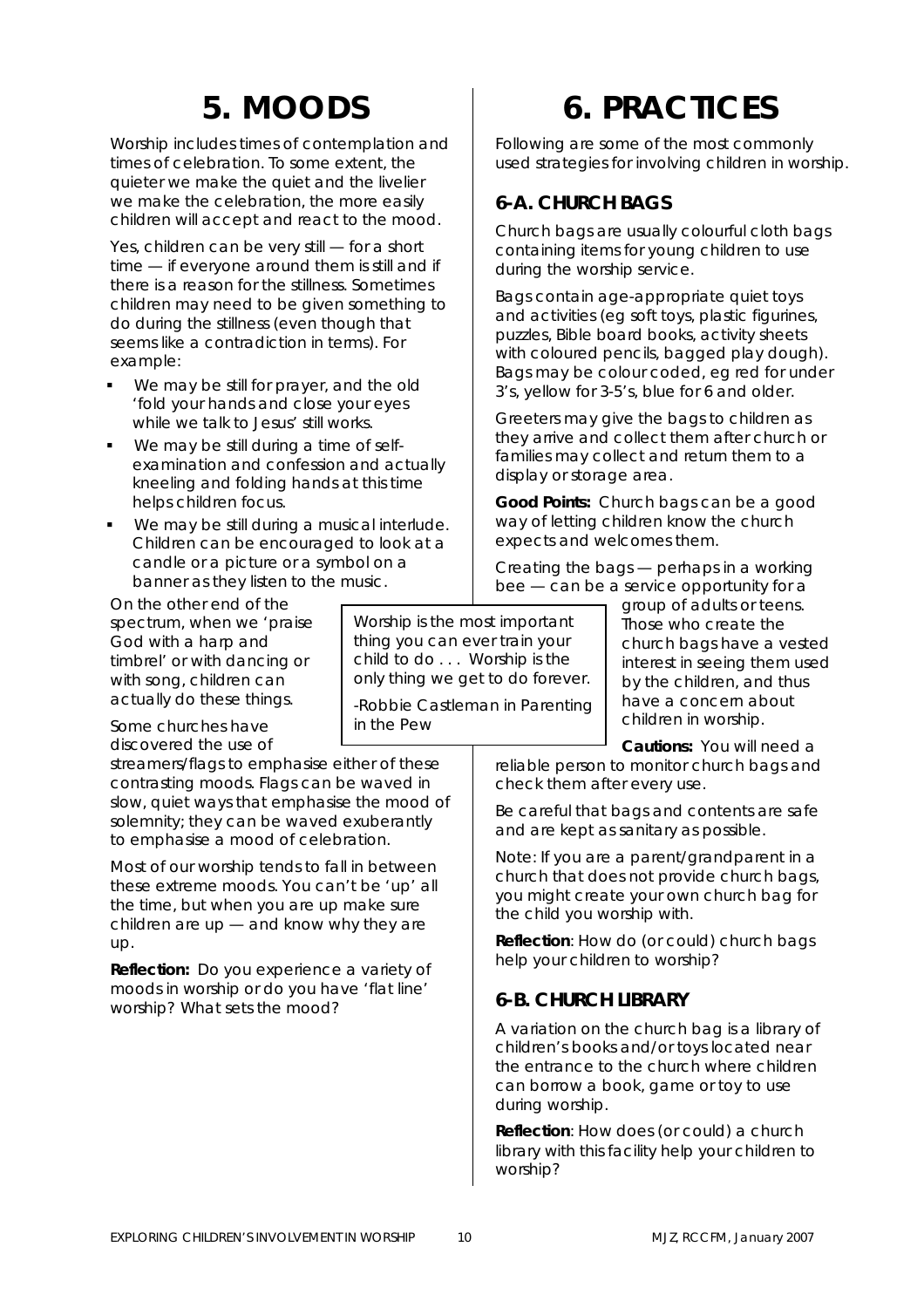# **6-C. ACTIVITY SHEETS**

Activity sheets are like activity bags for school aged children. They provide something quiet that children can do during worship. Some churches provide a range (or at least two) sheets to cater for children of different ages.

It's not hard to find children's activity sheets in books of photocopy masters and on the internet. However, it requires a knowledgeable, reliable person to organise the preparation and distribution of the sheets — and pencils (and possibly Bibles) that go with them.

Good activity sheets have a variety of activities to appeal to children with different interests, capabilities and intelligences. They have some open-ended activities, eg blank

areas where children can write or draw their own ideas.

The best activity sheets are an aid to children's worship, not simply something to keep children quiet while the adults are doing something else. These worksheets have activities that relate directly to what is happening in worship, eg a colouring-in picture of a Bible story that is read in worship, a code to find a key Bible passage or theme of the service, a tally challenge to keep track of the number of times they hear a key word.

In the mid 1990s The Centre for the Study of Children's Ethical Development in the USA did extensive study of worship practices as they Impact children in Lutheran congregations.

Their research established that the most common ways children are involved in worship there are: children as acolytes, children's messages and children's choirs.

It also revealed that children are almost never involved in planning congregational worship.

furniture. Sometimes the area is at the back so kids don't disturb adults. Sometimes it's at the front so kids can see what's going on. Sometimes it's beside the band so children can watch musicians.

In some churches, children are invited to the children's area during a specific part of the service — particularly the sermon — to do a quiet, supervised activity. Often they have an opportunity later in the service to show the rest of the congregation what they have made or done.

In other churches, the activity area is available throughout the service. Parents and children can spend the whole time there or move there when they need to. Parents can sit in (or next to) the children's area and supervise their own children, while children make use of their choice of a range

of quiet toys and games.

**Good points:** A dedicated children's area welcomes children and their families. Use of a children's area allows children who can't sit still through an entire service a legitimate activity and frees the parents from trying to keep the child still.

A dedicated area — like most of these strategies, gives children a place of their own where they are comfortable — and an expectation that there will always be something for them in church.

**Cautions:** The area must

be clean and tidy with safe equipment that is kept in good repair.

*Reflection: How does (or could) an activity area for children within your worship space help children to worship?* 

### **6-E. CRY ROOM**

Cry rooms are an architectural feature of many older church buildings. They are a space where parents worshipping with noisy or restless children can withdraw with their children. They keep unsettled children from disturbing people around them and ease the parent's concern that their children are disturbing others.

**Good points:** Having a clean attractive cry room shows that the congregation

**Cautions:** You may need to provide clipboards or cardboard sheets for children to work on. They can sit on the floor and write on the pew, but this eliminates any possibility of children being part of what is happening in worship around them.

Not all children enjoy paper and pencil type activities. Nor are all children willing to use activity sheets as they are intended.

Textas and biros can easily mark furniture (or neighbouring worshippers).

*Reflection: How do (or could) children's activity sheets help your children to worship?* 

# **6-D. CHILDREN'S ACTIVITY AREA**

Typically a children's area within a worship space is carpeted and has some child-size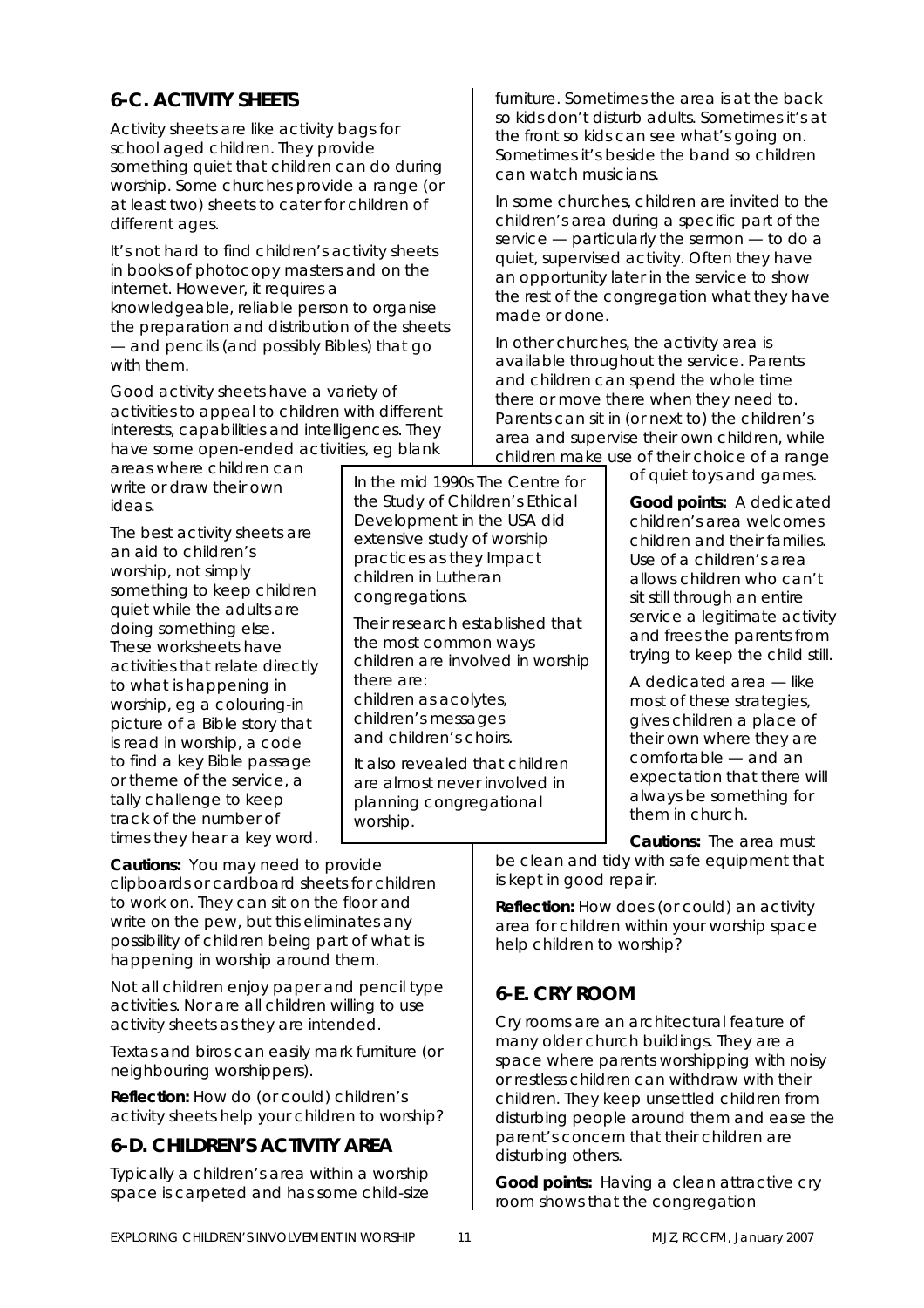understands that babies and young children are naturally noisy at times.

Cry rooms usually have a window into the worship area and sound piped in so that parents using the cry room remain part of the worshipping congregation.

Cry rooms can also help build relationships. Parents who meet in a cry room have an automatic bond.

Two older ladies with hearing problems regularly moved to the cry room at St Peter's Church to benefit from the amplification. While there, they played with children and talked with mums who used the cry room for its intended purpose.

**Cautions:** You will need a reliable person to monitor the condition of a cry room. It must be clean and any toys provided for children must be safe and as hygienic as possible.

It's also good if it is bright, colourful,

attractive and comfortable. If nursing mothers use the room, they need comfort and privacy.

Even if the cry room is not used regularly, resist the impulse to use it for storage. Don't let a space designed for kids become a place for junk.

*Reflection: How does (or could) a cry room help children and parents to worship?* 

### **6-F. NURSERY/CRÈCHE**

A nursery is like a cry room, except that it is generally separate from the worship area and is often 'staffed' by volunteers so that parents can spend their time in worship without the concern of having their children with them.

When some people shop for a church their first question is 'is there a nursery?' Nurseries are becoming common in places like gyms and some workplaces. In these situations unlike worship — children are not part of the 'mainstream' activity, and it may, if fact, be unsafe for them.

**Good points:** A nursery, like the other strategies mentioned, can be an unspoken statement that families with children are expected and welcomed in the church.

**Cautions:** A nursery requires careful upkeep, with safety as the main concern.

Beyond the physical safety of children, if we invite parents to leave their children in the care of nursery volunteers, we must be absolutely certain that those volunteers are worthy of the parents' trust. Today, as a minimum, they must have police clearance. They need common sense and understanding of how to care for children.

Adolescents and teenagers may like to volunteer for crèche/nursery duty, but they should have adult supervision. In fact, there should always be at least two responsible people supervising children in a nursery. The number increases as the number of children increases.

Nursery volunteers must know who the adult responsible for each child is and where to find the responsible person if they are needed. They must also return the child to the same person who brings the child to them.

> *Reflection: How does (or could) a nursery help children and parents to worship?*

### **6-G. CHILDREN'S SEGMENTS**

Many churches include children's segments in their worship services. Children's segments take many different formats. They can be divided into two general categories. do exactly what is said in God's Law. Deuteronomy 31:12 (CEV)

> **SEGMENTS by CHILDREN:** These include songs, dances, puppet performances and other items performed by children. They may be related to the worship theme for the day or may be something quite incidental.

Another type of children's segment is a show-and-tell report on something the children have done in children's sessions.

**SEGMENTS for CHILDREN:** These include songs, video clips, dramas and special activities that are seen as being particularly engaging for children.

*Reflection: How do (or could) a children's segment help your children to worship?* 

### **6-H. CHILDREN'S ADDRESSES**

Children's addresses are the most common form of children's segments. They are

Everyone must come — men, women, children, and even the foreigners who live in your towns. And each new

generation will listen and learn to worship the LORD their God with fear and trembling and to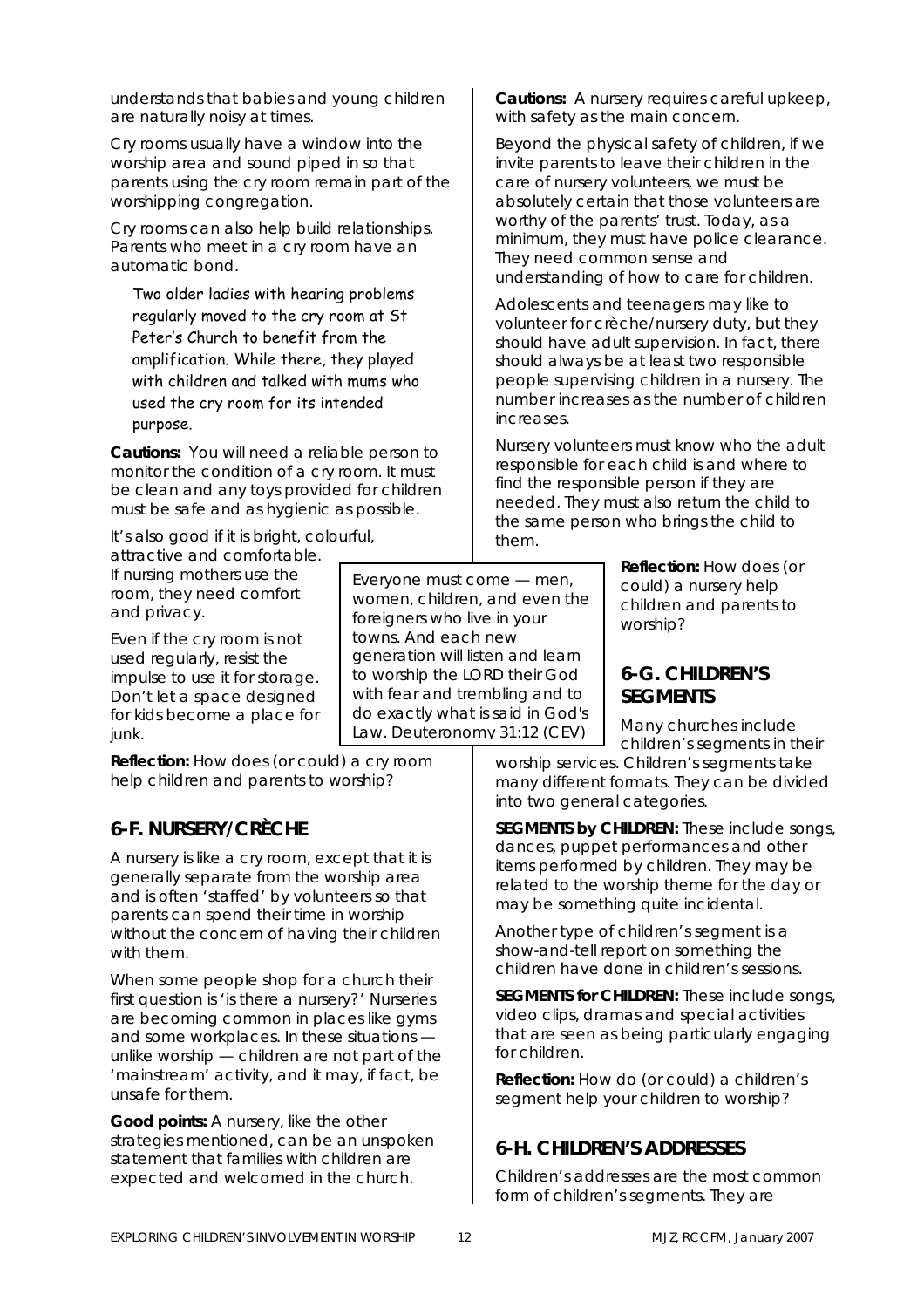generally short, simple sermons or homilies, presented for children by the minister/pastor/priest or by a layperson. The presentation is likely to include an object lesson or illustration.

Children are usually invited to come to the front of the church where the presenter and children sit on a front step.

There are many printed and internet resources available with models and ideas for children's addresses.

**Good points:** Many (but not all) children love the chance to have some time in a small group of other children with a caring, approachable adult — and the opportunity to move around.

A lot of creativity goes into children's addresses. Often adults say they remember the children's address better than the adult sermon.

**Cautions:** There are some surprising cautions concerning children's addresses. They fall into three areas:

- **Impression** Having one specific segment of the worship service dedicated to children can give the impression that the rest of the service is not for children.
- **Content and format** The content of children's

addresses needs to be appropriate to the life and understanding of the children being addressed.

It can take more effort to design a talk that is relevant to both 3 year olds and 10 year olds than it takes to design a message for 10 year olds and 90 year olds. And a children's address that goes over a child's head may do more damage than an adult sermon that goes over their head.

It's common in children's addresses to use similes, eg 'God is like this apple' or 'Jesus is like a shepherd'. Educators tell us that young children's brains simply cannot cope with this level of thinking.

It is also easy to let children's addresses become moralising — telling kids 'what God wants them to do', rather than assuring them that God made them, loves them and cares for them.

Minister's wife and author Robbie Castlemain recommends that parents particularly single parents or single-on-Sunday parents — sit near:

- other families who have the same approach to parenting in the pew
- or another adult who can help with parenting in the pew.

Sometimes, with the best intentions, presenters tell children that God wants them to do things they simply cannot do. How many 3-year olds, or 7-year olds, can actually 'read their Bible every day' or give food to poor people?

 **Ethics** There is something disturbing about 'using' children in worship. Occasionally children's segments become a way of entertaining adults with the cute kids and their unpredictable antics.

There is also something disturbing about asking children — just because they are children — to do things you wouldn't ask adults to do, like come out to the front of the church or answer personal questions in front of the whole congregation.

*Reflection: How does (or could) a children's address help your children to worship?* 

### **6-I. CHILDREN'S 'JOBS'**

In some congregations children perform leadership and service duties during the worship, eg children

- greet worshippers
- light candles
- distribute leaflets and collect offerings
- **•** read portions of Scripture
- **-** lead prayers (written by others or by themselves)
- arrange flowers
- and clean communion vessels.

**Good points:** Inviting children to perform these worship duties shows that they are welcome and valued.

'Apprenticeship' in which children work with an adult to learn specific forms of service and worship can build relationships and help children understand and take part in worship.

**Cautions:** Simply having a worship leadership role performed by one child does not necessarily make other children more interested in what is happening.

Never set a child up to fail by giving them responsibilities they are not prepared for or unable to manage competently.

*Reflection: How does (or could) giving children jobs in worship help children to worship?*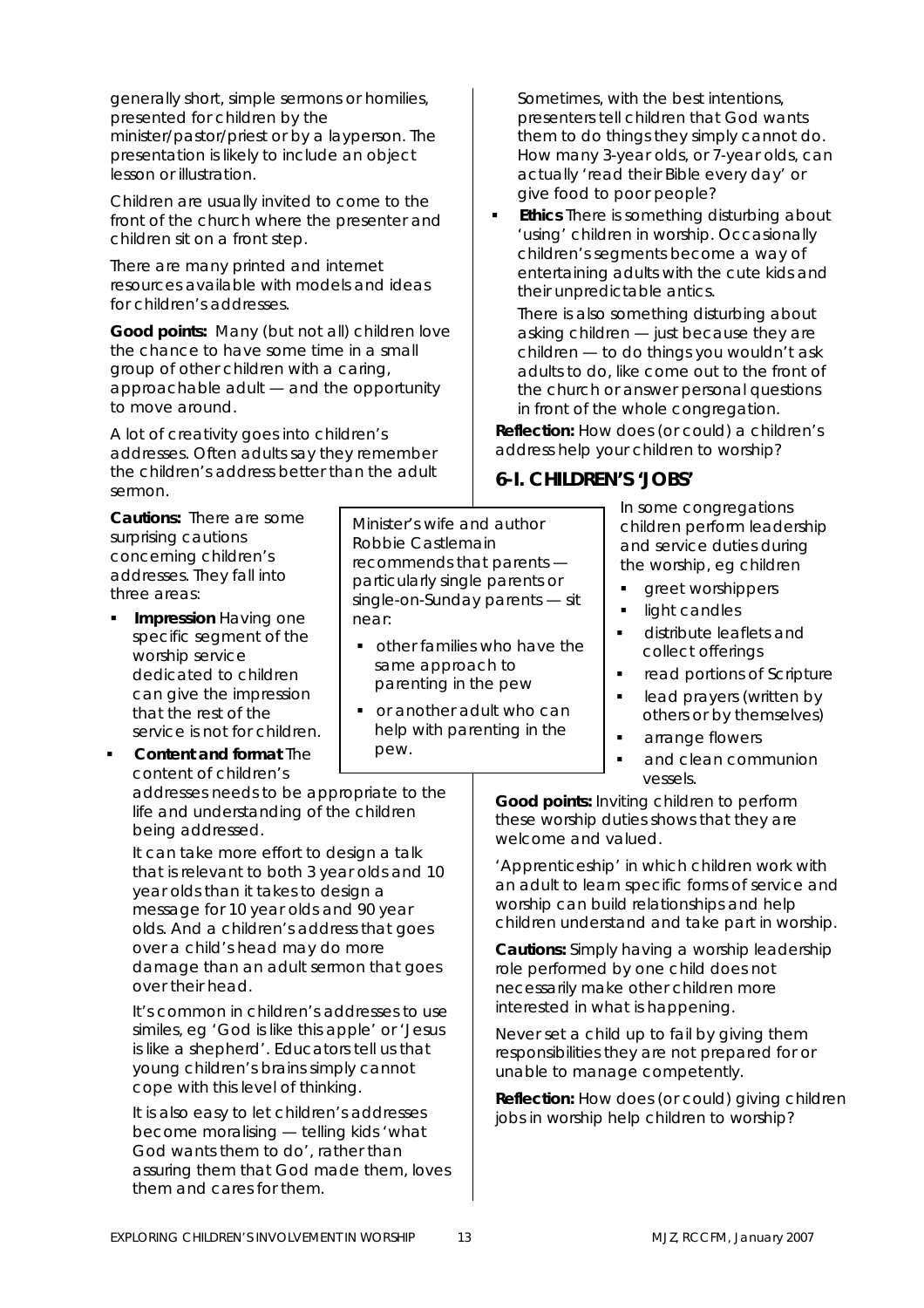# **7. SUGGESTIONS**

Worship, like good children's TV programs, is made up of a number of short, inter-related segments and activities.

Whether your church follows a traditional liturgical pattern or a more informal one, most of the following elements are likely to be included in the service. Some of the ideas may be things you are already doing; other suggestions may be inappropriate for your situation. Use them as starting points for thinking about children in worship in your congregation.

**[P]** indicates something that may be done by parents (or another adult worshipping with a child).

**[L]** indicates something that may be done by the worship leader.

**[A]** indicates something that may be done by all adult worshippers.

#### **7-A. BIBLE READING In worship** *God* **speaks to us through his word, the Bible.**

Children are (or should be) comfortable with listening to someone read to them from a book. It's something they experience at home and at school. Children can come to understand that the reading of God's book is a highlight of worship.

Consider these possibilities:

- Make a point of holding and showing the Bible when you read from it. **[L]**
- Invite children to come forward for the reading of the Gospel — 'because it is very important and you want to be sure they hear it'. **[L]**
- Introduce Bible readings by explaining their context, and perhaps previewing something children should listen for in the passage. **[L] [P]**
- Read the passage clearly. **[L]**
- Have several people read the 'parts' in a narrative. **[L]**
- Encourage older children to follow the Bible readings in print as well as listening to them by providing pew Bibles, printed text sheets or project words on a screen. **[L] [P]**
- If children have printed texts, they can highlight or mark particular words and phrases, and they can take the sheet home to re-read and discuss. **[P]**
- Show illustrations of the Bible passage. Invite older children to use Bible software to research and prepare Powerpoint slides to illustrate the passages. **[L]**
- Occasionally act out narrative passages or use recorded/video versions. **[L]**
- Keep the length of Bible readings manageable. As a rule of thumb, if your designated reading is more than ten verses and you want children to listen, summarise part of the passage or break it into shorter sections. **[L]**
- Occasionally 'play' with a text, eg encourage people to cheer for good guys and boo bad ones, or echo repeated words or phrases, or do an

action for specific words. There are lots of possibilities. Don't single out children; let everyone enjoy it. **[L]**

Children are not likely to encounter the **responsive reading** sometimes used in church — particularly with psalms — in any other context. But this is a skill that can be learnt fairly easily.

Make sure pre-readers know the response they will be asked to say. Practice saying it and have a clear prompt when it is time to say the response. To some

extent children can pick this up by watching adults around them, but it doesn't hurt to explain the process to everyone.

If the responsive reading is printed out, older children can join in as adults do.

*Reflect: How can Bible readings be more accessible to your* 

 *. . . young children?* 

- *. . . early primary aged children?*
- *. . . older children and adolescents?*

### **7-B. SERMON**

### **In worship** *God* **speaks to us through the preaching and teaching.**

Children seldom encounter lengthy spoken 'lectures' in contexts other than church. So listening to sermons is a skill that may have to be taught in worship.

**WORSHIP DIALOGUE** 

In formal liturgy there was a helpful convention that the worship leader faced the congregation when

representing God speaking to the congregation and faced the altar when representing the congregation speaking to God.

This simple practice helped people to make the significant distinguish between two parts of the worship dialogue.

In less structured worship it may be hard to recognise which

voice is speaking.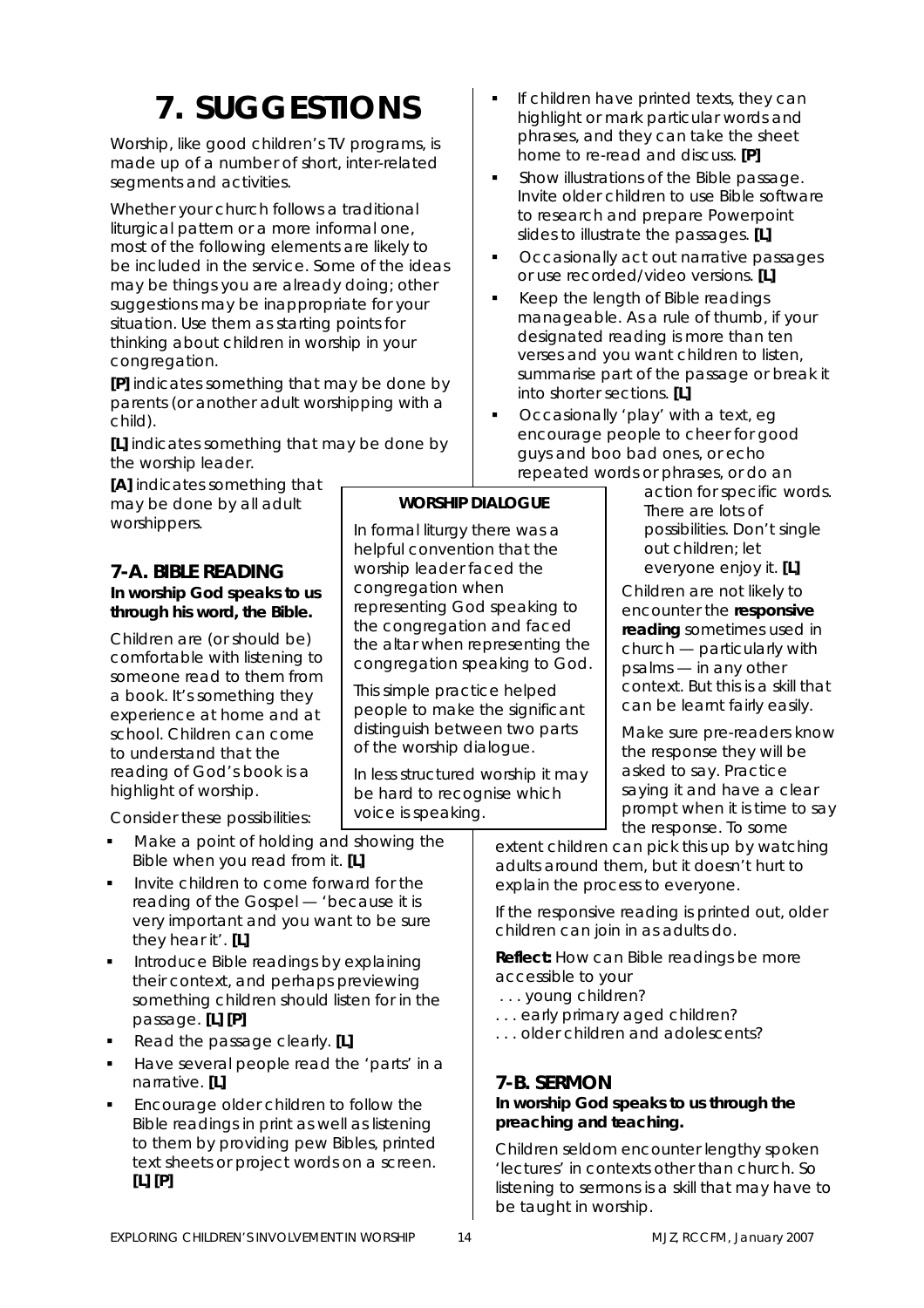But, by far, the most common practice is to remove children from this part of the worship service or to provide them with an alternative activity.

Some preachers experiment with different forms of interactive and illustrated sermons, and these attempts can make the sermon more accessible to children.

Employing the five S's of children's addresses — short, succinct, simple, surprise, and something to see — can also make it more reasonable to ask children to listen to and remember sermons.

Using stories and illustrations from children's experiences and relating the teaching to family and school life can be helpful.

Also consider:

- sermon note sheets with a fill-in-the-blank outline of the main points of the sermon **[L] [P]**
- key words to listen for **[L] [P]**
- a question at the start of the sermon that will be answered during the sermon **[L] [P]**
- **pre-worship discussion** at home or church where older children can consider the sermon text and theme and try to predict what will be taught **[L] [P]**
- after-worship opportunity for children to debrief with an adult about ways that what they have heard impacts their own lives. **[L] [P]**

*Reflect: How can the sermon be more accessible to your* 

- *. . . young children?*
- *. . . early primary aged children?*
- *. . . older children and adolescents?*

### **7-C. SINGING**

**In worship** *we* **sing to praise and thank God, to tell one another about God to express our feelings about God and to pray.** 

Most children are exposed to music in many contexts beside worship: at home, via television and video, at school, and for some children at concerts. They know their favourite performers and their favourite songs. And they can listen to the same performers and songs over and over again.

We have already looked at a number of ways that children can participate in congregational singing (see 'Musical/ Rhythmic Intelligence')

Also consider:

- give children percussion instruments or cloth flags to use at specific times during songs **[L]**
- introduce songs with a simple verbal explanation, eg is it a story or a prayer; are we singing to God or to each other; is there a pattern to watch for (eg the old hymn pattern of Father, Son, Holy Spirit and response in four verses), does it relate to a Bible passage we have heard . . . **[L]**
- use a musical introduction that draws people into the mood of the song **[L]**
- select at least one song each week specifically for children, or let children select a song **[L]**
- provide opportunities for children to get acquainted with music leaders **[L] [P]**
- provide instrumental or vocal tuition for children with musical aptitude. **[A] [P]**

*Reflect: How can music and singing be more accessible to your* 

- *. . . young children?*
- *. . . early primary aged children?*
- *. . . older children and adolescents?*

### **7-D. PRAYER**

Eleven year old Jason had been learning about his church's liturgy. He said: 'It's good to say the creed in case the minister leaves out anything important.'

#### **In worship** *we* **pray for ourselves and other people.**

Children have varying experiences with prayers outside of church. For some, prayer happens only in church; others are steeped in prayer at home and/or in Christian schools.

In church we have two primary ways of praying: a leader prays for us and we, as a group, speak set prayers.

Participating in a prayer spoken by another person is not a common experience apart from worship. We can encourage children's participation by:

- teaching (modelling) a helpful prayer posture, eg open hands to receive blessing or folded hands to help them concentrate **[P] [A]**
- keeping the prayers short **[L]**
- having different people lead (read, write or speak) different petitions **[L]**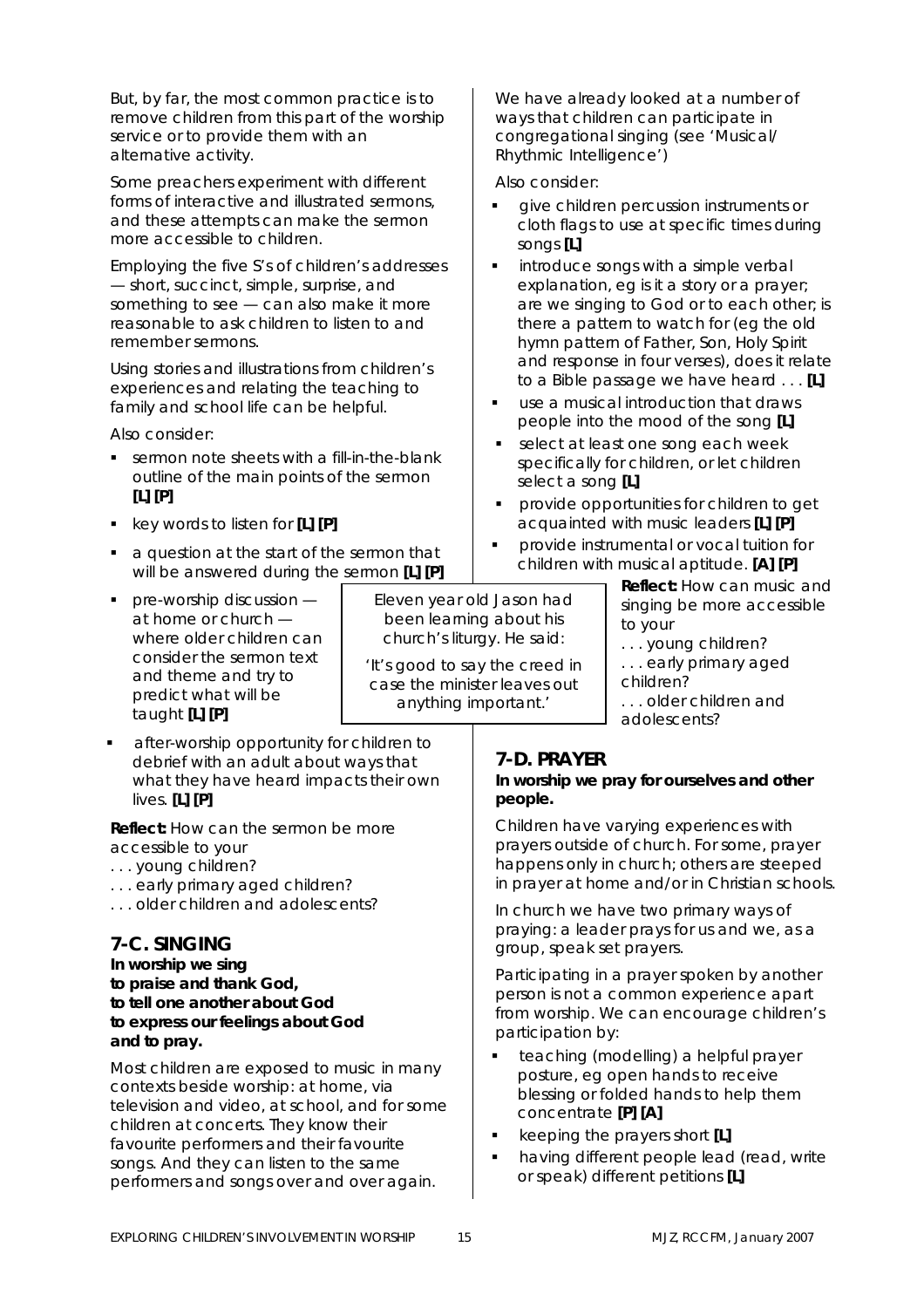- using 'bidding' prayers that introduce the topic before each petition, eg let's pray for people who are sick or in hospital **[L]** and encouraging children to think their own prayers in response to the bidding **[P]**
- encouraging (modelling) a quiet 'yes, Jesus' response or an 'amen' or a nod of the head when they hear something in the prayer that they want to make their own **[P]**
- encouraging a practice of silently echoing the leaders words in their heads as they listen to the prayer **[P]**
- telling the story or showing a picture that shows why we are praying for someone or about a situation **[L]**

Rote memory is no longer a part of our lives. Children, however, learn a surprising number of things through informal repetition: nursery rhymes, television advertisements and family jokes and stories.

Set prayers of the church — especially the Lord's Prayer — can give children a

framework and language for prayer. Repetition of these prayers creates familiarity and allows children to join in as they are able. **[L] [P]** 

*Reflect: How can prayers in church be more accessible to your* 

*. . . young children?* 

*. . . early primary aged children?* 

*. . . older children and adolescents?* 

### **7-E. DECLARATION OF FAITH In worship** *we* **declare (confess) our faith.**

The congregation may speak the Apostle's or Nicene creed — or another occasional creed — summarising for one another what we as Christians believe about God: who God is.

These creeds, like set prayers, give us a language and structure for thinking and talking about God, and they help to put us in touch with the whole body of Christ across time, geography and cultures.

Regular use of creeds and other worship elements also creates a sense of predictability in which faith can grow.

Explaining portions of the creed — and helping people recognise how they relate to day-to-day life can help them become more than just a memorised formula. **[L] [P]** 

CS Lewis spoke of his preferred worship style as a liturgy that was as comfortable as an old pair of slippers; so that he could communicate with God without being distracted by the form.

*Reflect: How can the confession of faith be more accessible to your* 

- *. . . young children?*
- *. . . early primary aged children?*
- *. . . older children and adolescents?*

### **7-F. CONFESSION OF SINS In worship** *we* **confess our sins.**

In worship we recognise who God is and that God is actually present in worship. We also recognise who we are.

Life experiences will generally lead children — and adults — to come to worship with one of three attitudes:

- **I'm worthless, weak, hopeless. God is** concerned with stronger, better people.
- I'm OK at least better than the average bloke. I do all right on my own.
- On my own, I'm weak and helpless, but I trust that God loves me and forgives me and makes me strong.

If we come to worship with a burden of weakness and failure, we need to be able to

let go of it.

If we come with a sense of our own power and worthiness, hearing a prayer of confession may move us to a more honest evaluation of our worth.

If we come with a healthy attitude of our relation with God, we know we need constant repetition of who we are in God's sight and what God does for us.

We tend to shy away from asking people – particularly children — to identify themselves as 'poor helpless sinners'. But we still need to find a way of allowing children and adults to get things off of their chest.

Also consider these possibilities:

- teach Gospel-based values and rules and helping children from an early age to recognise the consequences of bad behaviour **[P]**
- model confession (apologies) and forgiveness in family life **[P]**
- create a safe environment at home where children can talk about bad things they have done — and know they are still loved **[P]**
- create play situations where children can use dolls to act out the consequences of bad behaviour, confession and forgiveness **[P]**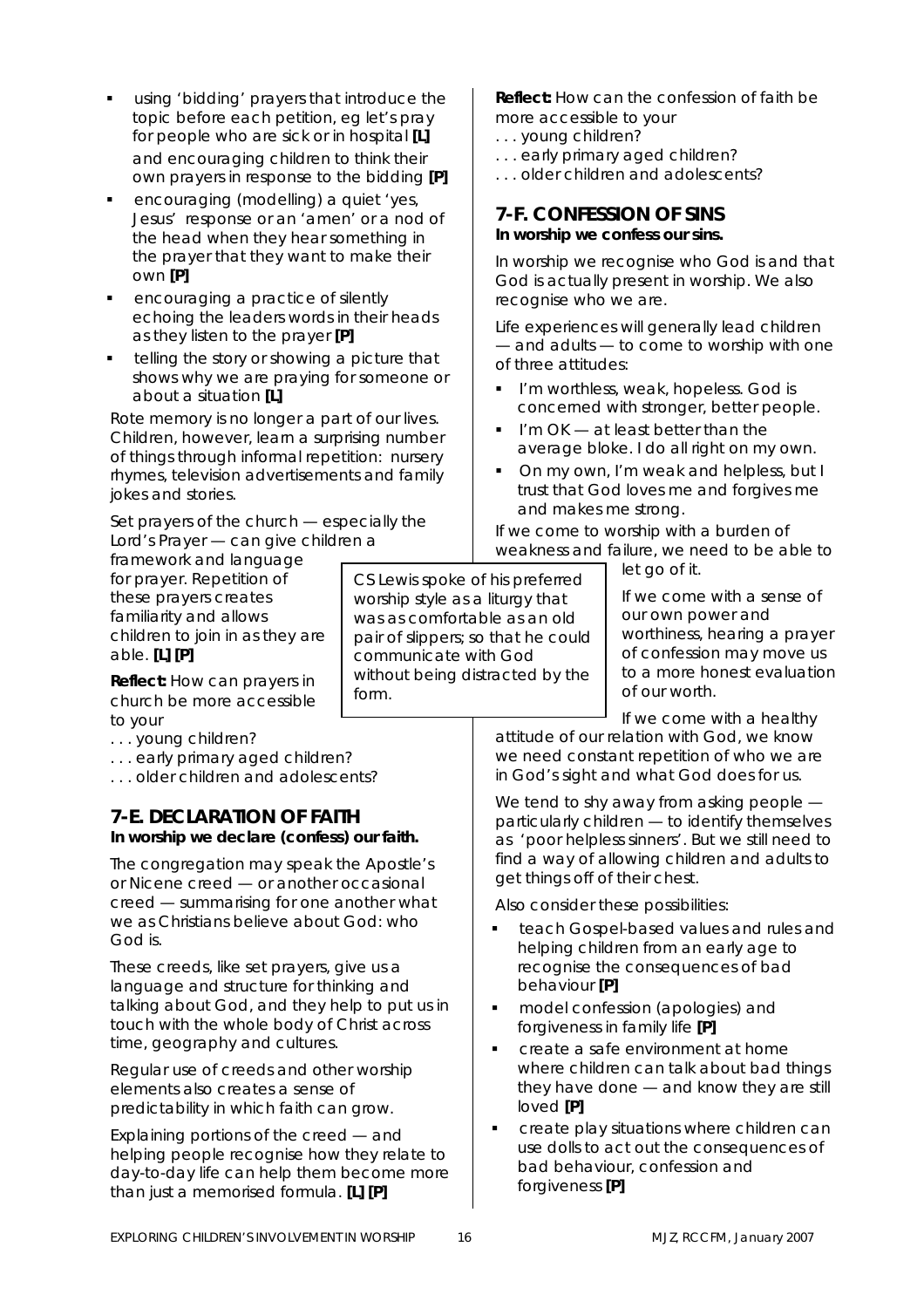- start or precede worship with a time to reflect on the things that have happened during the week — particularly the things that we feel bad about **[L] [P]**
- use child-friendly language and imagery in prayers of confession **[L]**
- tell Bible stories and personal experiences of confession and forgiveness. **[L] [P]**

*Reflect: How can the confession of sins be more accessible to your* 

- *. . . young children?*
- *. . . early primary aged children?*
- *. . . older children and adolescents?*

All that happens at home and in worship regarding confession, is based on the next aspect of worship . . .

### **7-G. FORGIVENESS In worship** *God* **forgives our sin.**

God's forgiveness of our sin is the heart of the Gospel, the heart of our lives as Christians and the heart of worship.

It can happen in worship through a

statement of God's forgiveness — absolution following a prayer of confession.

It happens in the sacraments of Baptism and Holy Communion in ways that are concrete, tactile, and go beyond symbolism.

The suggestions given above for involving children in the confession of sins also relate to involving them in receiving God's forgiveness.

We can also look for meaningful ways of celebrating God's forgiveness when we receive it. It's something to jump up and down about, something to shout and cheer and wave banners about.

*Reflect: How can God's declaration of forgiveness be more accessible to your . . . young children?* 

- *. . . early primary aged children?*
- *. . . older children and adolescents?*

### **7-G. OFFERINGS In worship we give an offering.**

Because the offering portion of worship involves simple actions, children are readily involved:

Many years ago children's television presenter and Christian minister, Mr Fred Rogers, wrote:

If the only thing they have to do is to sit, then the only thing thay can do is fail at being quiet and so forth. Then, children get the notion that the church doesn't really like them.

*A people to belong to*, 1984

- parents can give even a very young child a coin (or an envelope or card) to put into the offering bag, plate or on the altar — mimicking the actions of the people around them **[P]**
- some children can help to collect the offering. **[L]**

Apart from church, most children's experience with money is payment for goods and services. Children may see the offering as a payment for the entertainment of worship. So it's important to talk to children in terms of giving a gift to say thank you to Jesus and help with the work of his church. **[P] [L]** 

It may be good for parents to have discussions with older children about how parents prioritise their spending and decide how much offering to give in church and to people in need. **[P]** 

Our offering is about more than money. In response to all that God gives us, we give ourselves. We often say a prayer or sing a song about this at the time of the offering.

> What does the concept of 'giving yourself' mean for children? Perhaps this is one of those things in a worship service that we don't attempt to explain or re-formulate. The words can wash over children and adults, who will take them on board to the level they are able to do so.

Or perhaps we can talk about God loving us, and our loving God back.

Or perhaps we can raise the question: God gives us everything we need, what can we give back? We may learn a great deal from children's responses to that question. **[L] [P]** 

*Reflect: How can giving an offering be more significant to your* 

- *. . . young children?*
- *. . . early primary aged children?*
- *. . . older children and adolescents?*

### **7-I. SACRAMENTS**

### **God comes to us in a very special way in Baptism and Holy Communion.**

Churches traditionally have strict guidelines about age and prerequisites for receiving the sacraments.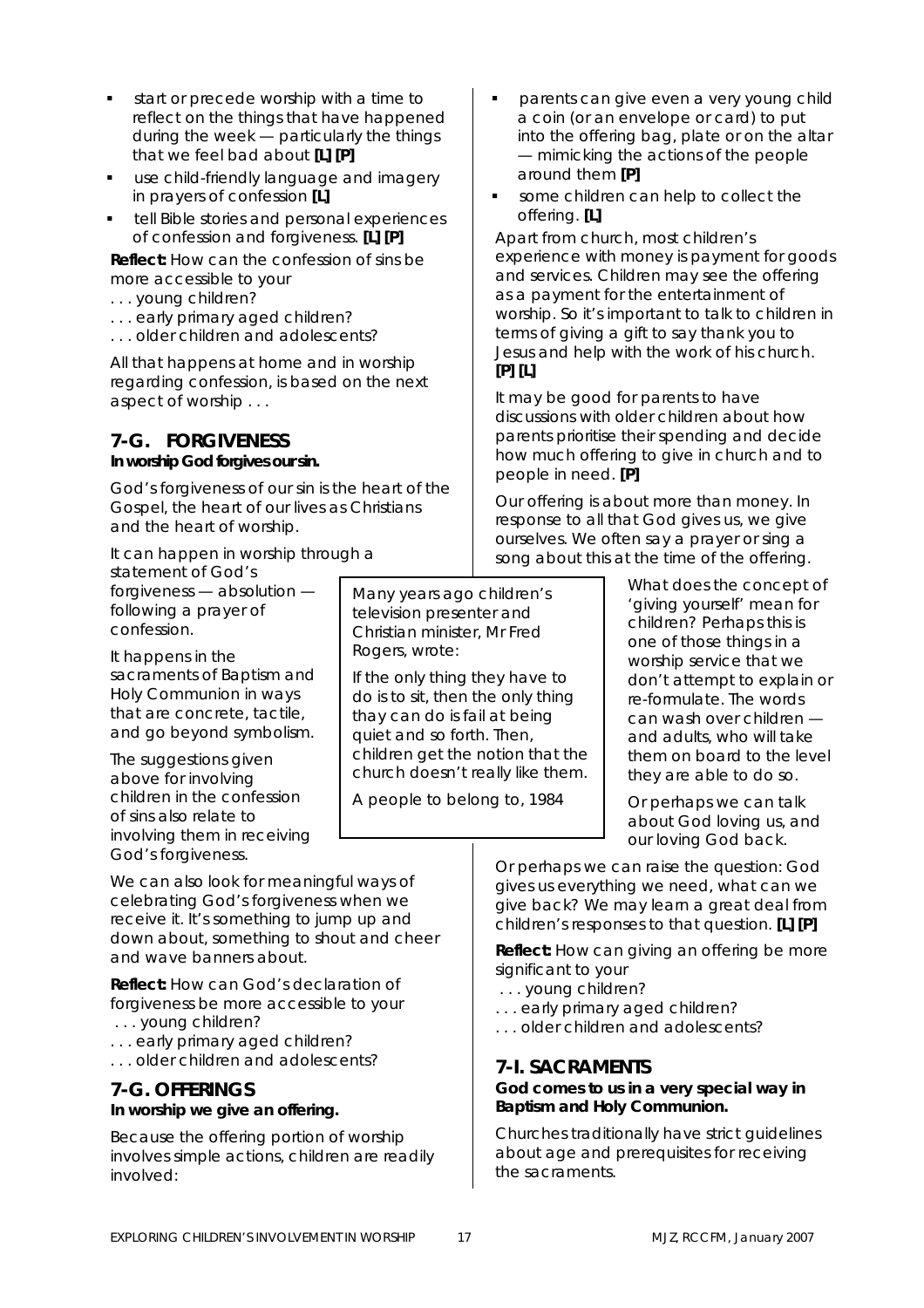Preparation for Baptism and Holy Communion are ideal times for teaching children and their parents about the sacrament and about worship in general.

**Baptism** happens once in a lifetime, but children can be involved in anticipating or recalling their own baptism over and over again, eg

- when they gather around to observe the baptism of another person or
- when they celebrate baptism anniversaries.

### *Reflect: How can Baptism become more*

*significant for your* 

*. . . young children? . . . early primary aged children? . . . older children and adolescents?* 

**Holy Communion** happens frequently (sometimes weekly) in worship. Some churches invite small children to receive the sacrament. Others exclude children from the sacrament, but encourage them to come forward and receive a special blessing when others receive communion.

*Reflect: How can Holy Communion become more significant for your* 

- *. . . young children?*
- *. . . early primary aged children? . . . older children and*

*adolescents?* 

### **7-J. BLESSING In worship** *God* **blesses us.**

Most worship services end with a blessing; some include special blessings within the service.

Children can

- feel the touch of another person putting a hand on them in blessing **[P] [L] [A]**
- put their hand on another person who is being blessed **[P] [L]**
- speak words of blessings, prompted by the worship leader **[L]**
- copy making the sign of the cross when it is used in blessing. **[P] [L]**

In some ways the closing blessing is like a souvenir to take with you when you leave

Congregations expect parents to share the responsibility for teaching their children to worship and for helping their children participate in worship. Congregations have a responsibility for helping parents to do so.

Some ways of helping parents are:

- family worship mentors (or church chums) who support an individual family
- resources, eg books about worship and Christian parenting. These can be available in a church library, given to parents as a gift from the congregation or used as the basis for study in small groups of parents.
- **bulletin notices with helpful** ideas and information
- suggestions given in worship about what parents can do at a specific point in worship
- courses about worshipping with children.

worship to help you remember what happened in worship.

One of the best ways of involving children in worship is to give them a tangible souvenir to take home with them. It can help them remember and can trigger family discussion about worship and about God. **[P]** 

The souvenir might be:

- a card with a key Bible text **[L]**
- a picture of the Bible story for the day with some questions to talk about **[L]**
- a rock, shell or any small object that links with the Bible reading, children's address

or some other part of the worship **[L]**

 a section of the weekly bulletin with something to do at home. **[L] [P]**

*Reflect: How can blessings be more accessible to your* 

- *. . . young children?*
- *. . . early primary aged*
- *children?*

*. . . older children and adolescents?* 

### **7-J. OUTSIDE THE CHURCH BOX**

Each individual's worship experience is shaped by the personal traits and experiences, the joys and concerns they bring with them to worship.

Our discussion about children's involvement in worship must include a look at what happens outside of the church box.

During the 166 or so hours they are not in church, members of the

**congregation** can form relationships with individual children and families, spending time with them, helping them as needed. They can get to know the children; meet them where they live and share in their activities, eg visit schools and attend sports matches.

They can pray for them and let them know that they are praying.

They can encourage the children and their families to participate with them in other functions of the church body: